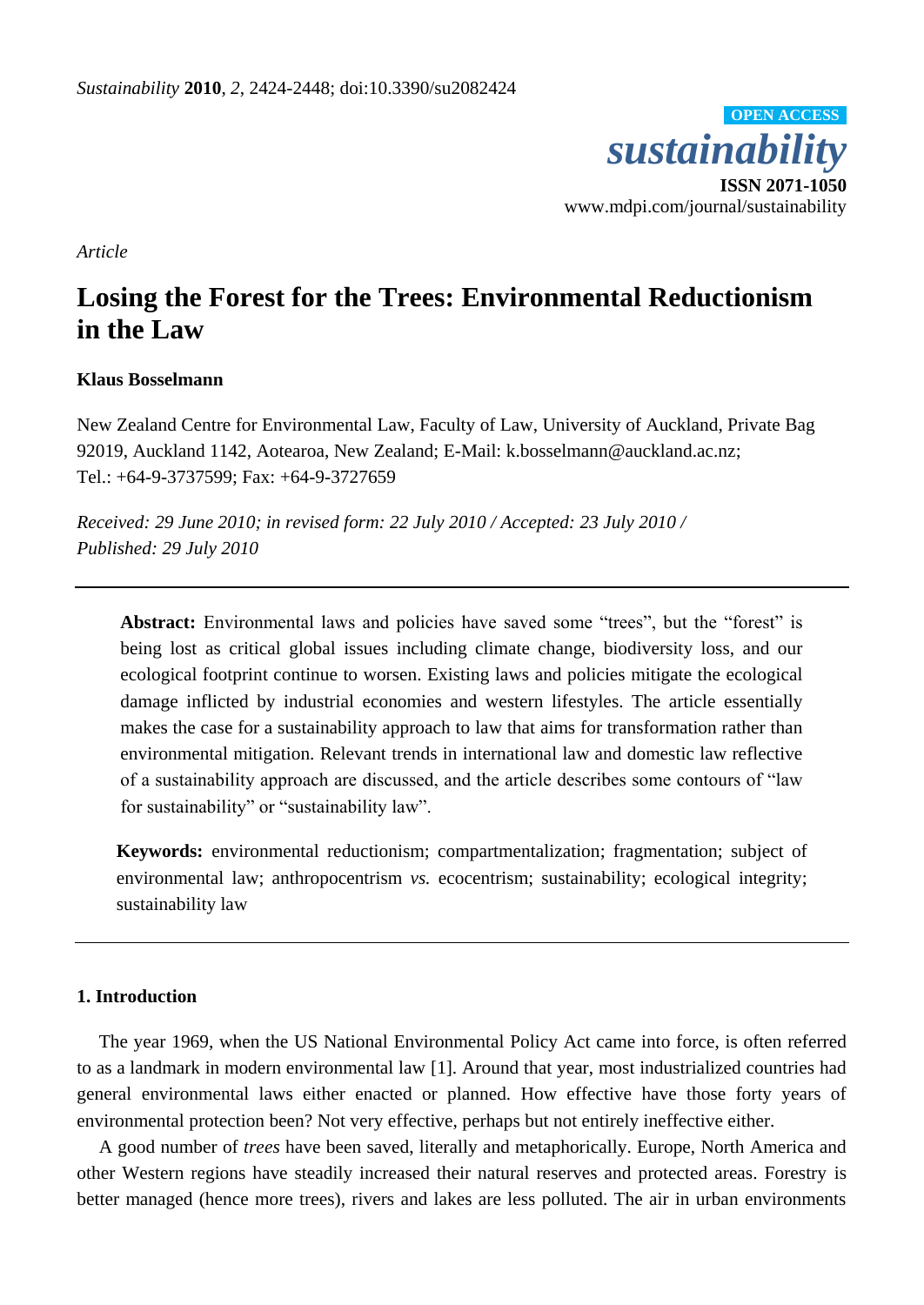is cleaner. Energy efficiency has substantially improved. Renewable energy is on the rise; and eco-friendly products are in high demand. By any means, this is a notable list of achievements.

Yet, there is a huge and ever-widening gap between the promise of environmental protection and ecological realities. Singular successes are vastly outdone by system failures: the world's climate is heading for a tipping-point, icecaps are melting, the stabilizing functions of oceans and rainforests are weakening, fish stocks are disappearing and biodiversity is diminishing. Humanity's ecological-footprint keeps getting bigger without any signs of the reverse. The *forests* are being lost, literally and metaphorically. The integrity of the planet's ecological systems—at local, regional and global levels—is now at risk [2].

Measuring environmental policies and laws by their own intentions and purpose descriptions, they have not achieved much at all. Rather they mitigate the ecological damage inflicted by industrial economies and Western-type lifestyles. For any prospect of real success, the examination of values and principles underpinning the law seems much more relevant than the findings of conventional legal research into the effectiveness of laws. Unless these underpinnings are addressed, no amount of environmental laws will bridge the gap between promise and fulfillment.

This article explores some of the deeper characteristics of legislative failure. Its thesis is that this failure can be overcome by incrementally incorporating sustainability into the interpretation of existing and the design of new laws. However, whether *lege lata* or *lege ferenda*, no law can ever replace or alter the moralities and perceptions that it is guided by. The close nexus between ethics and law is crucial for sustainability to be taken seriously.

In essence, environmental law is hampered by a reductionist approach to its subject, *i.e.*, the environment or more precisely, the human-nature relationship. This relationship is misconceived because of the domination of certain philosophical and cultural traditions in European history. As a consequence, modern legislation to protect the natural environment has developed in a compartmentalized, fragmented, economistic, and anthropocentric manner. For environmental legislation to become effective, broader coverage and better enforcement are not enough. The inherent design flaw in these laws is the absence of a fundamental rule prohibiting harm to the integrity of ecosystems. Such a rule requires the acceptance of sustainability as an overarching ethical and legal principle.

To advance the argument, Section 2 of this article will briefly reflect on the specific subject of environmental law and show the conceptual difference between this area and other areas of law. Section 3 will explore the flawed design of modern environmental law in terms of certain ethical deficiencies and historical legacies. These flaws are often hidden as they do not normally feature in public discourses. Their origins have a long history, as indicated, and are rarely detected in the normal process of political and legal decision-making. Ethical and philosophical reflections have yet to inform the legal process. As the sustainability debate is largely ethical in nature, it needs to inform all levels of public discourse, from educational and academic pursuits to the public arena and eventually to politics, law and governance. What this will involve will be discussed in the second part of this article (Sections 4–6). Section 4 identifies some psychological barriers and institutional deficiencies that need to be addressed first. Only then can a dialogue about sustainability be meaningful. How such a dialogue may inform the legal debate and shape the future interpretation and design of law will be the subject of Section 5. This section will also contain instructive examples in domestic and international law.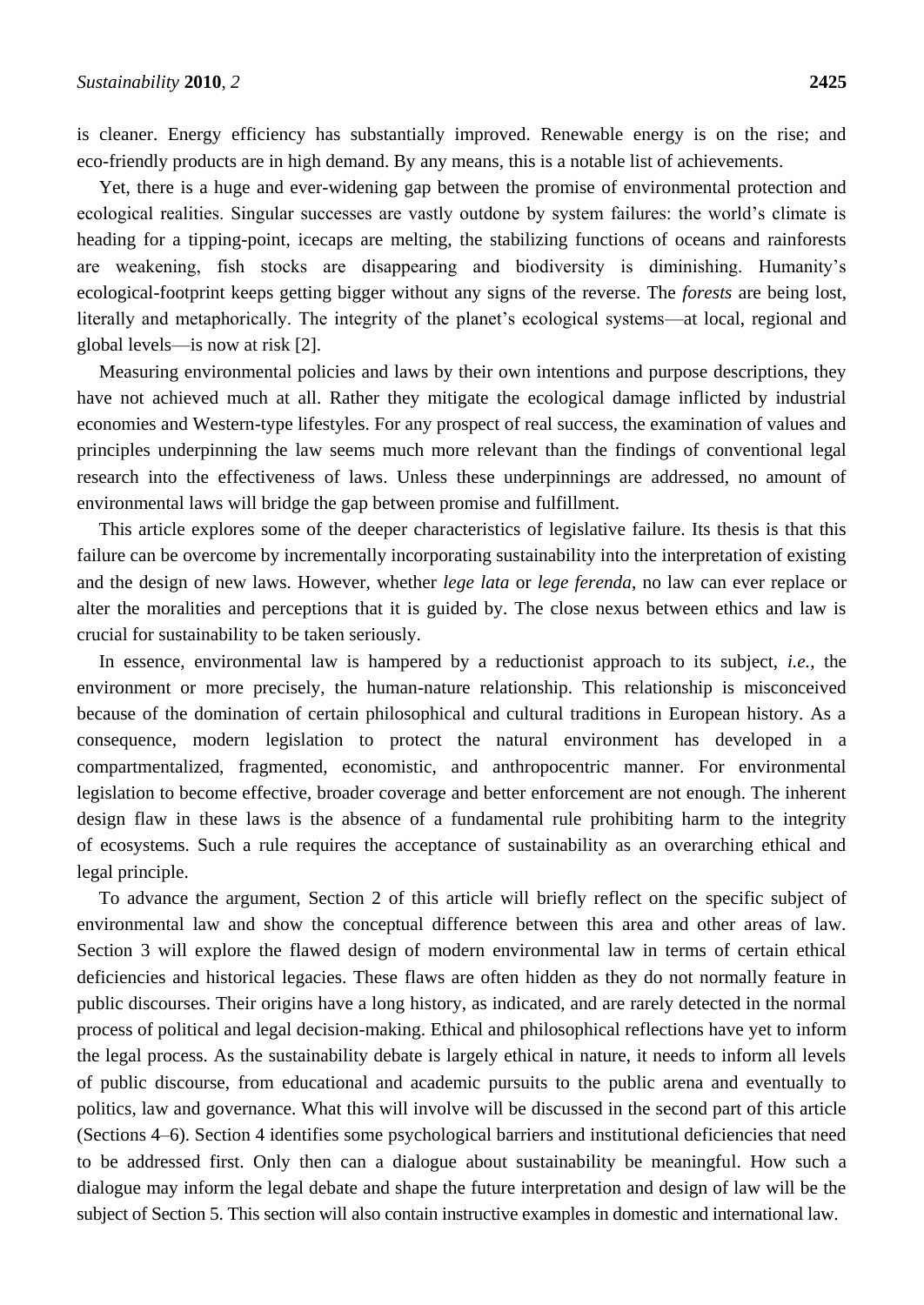My overall argument is that the discourse on ecological sustainability, while not providing an easy fix-it-all recipe, can lead us to appreciate our past mistakes and understand how we may be able to overcome them. The promise for the future is nothing less than improving our chances for survival.

#### **2. The Challenge and Dilemma of Environmental Law**

#### *2.1. Tragedy of the Commons*

The subject of environmental law, whether domestic or international, is the human-nature relationship. This relationship is best described by comparing individual entitlements with their cumulative impacts on nature or the "commons" as Garret Hardin called them in his classic essay, "The Tragedy of the *Commons"* [3]. Although Hardin's central thesis is well known, it is worth repeating some relevant passages here (see Hardin in [3], p. 1244):

*The tragedy of the commons develops in this way. Picture a pasture open to all. It is to be expected that each herdsman will try to keep as many cattle as possible on the commons. Such an arrangement may work reasonably satisfactorily for centuries because tribal wars, poaching, and disease keep the numbers of both man and beast well below the carrying capacity of the land. Finally, however, comes the day of reckoning, that is, the day when the long-desired goal of social stability becomes a reality. At this point, the inherent logic of the commons remorselessly generates tragedy.*

*As a rational being, each herdsman seeks to maximize his gain. Explicitly or implicitly, more or less consciously, he asks, "What is the utility to me of adding one more animal to my herd?" [T]he rational herdsman concludes that the only sensible course for him to pursue is to add another animal to his herd. And another… But this is the conclusion reached by each and every rational herdsman sharing a commons. Therein is the tragedy. Each man is locked into a system that compels him to increase his herd without limit—in a world that is limited. Ruin is the destination toward which all men rush, each pursuing his own best interest in a society that believes in the freedom of the commons. Freedom in a commons brings ruin to all.*

At a global scale, Hardin's pasture includes such commons as the oceans, water, soils, forests, energy, and ultimately the entire planet [4]. No one is denied entry. Anyone may lay claim to the common resources. The tragedy occurs when any concern for the common good slips through the system of individual claims.

The most interesting aspect of Hardin's essay is the assumed inability of the individual actors to look beyond the here and now. They consider it rational to maximize individual gain and would not question such rationality even if presented with the information that the accumulation of individual pursuits is disastrous for everyone. They are locked into a system of self-destruction. The question is, of course, how rational it really is to maximize individual gain at the expense of others and everything.

As a remedy against such twisted rationality, Hardin recommends that we "legislate temperance" (see Hardin in [3], p. 1245) and he calls for "mutual coercion mutually agreed upon" (see Hardin in [3], p. 1247).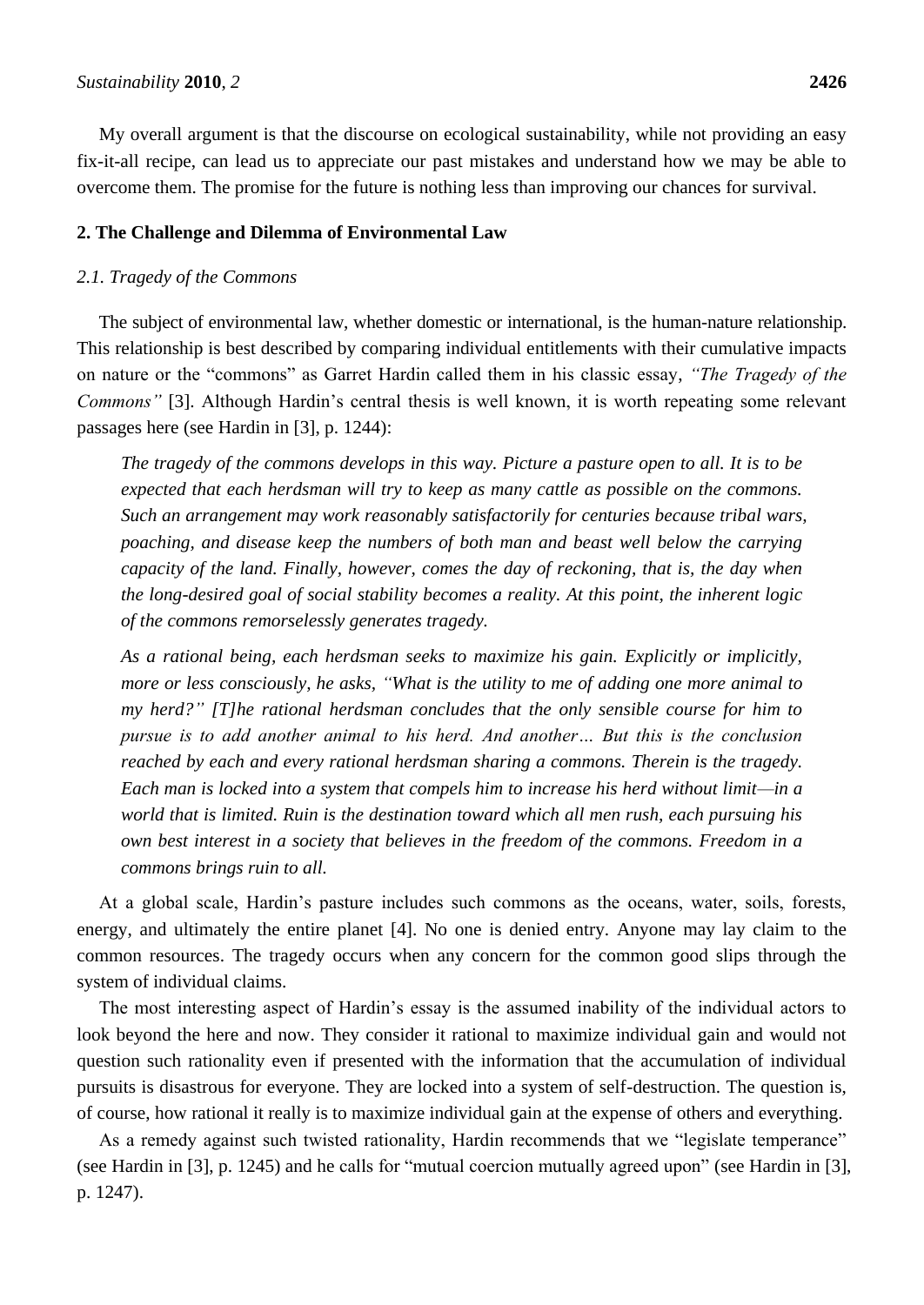### *2.2. The Challenge of Environmental Law*

Following this recommendation, modern environmental law aims to regulate individuals who act in the Here and Now in order to avoid tragic consequences in the There and Then. The assumption is that human enterprise, as it is, will not change unless coerced by formal legal rules.

To be sure, influencing and changing human conduct is the objective of any set of rules, in fact, of law at large. The law's sole purpose is coercing human conduct where it does not follow socially agreed standards. For example:

- Family law is needed to prevent spouses and parents from escaping their duties, ultimately to protect the family.
- Company law, competition law and consumer law are needed to prevent companies from escaping their duties, ultimately to protect availability of consumer goods.
- Tax laws are needed to prevent citizens from escaping their duties, ultimately to secure budget revenues.
- Human rights are needed to prevent governments from unjustified interference, ultimately to protect individual freedom.
- International law is needed to prevent states from unjustified interference, ultimately to promote peace and justice. And so on.

Each branch of law has a specific objective justified by an assumed social consensus. The same is true for environmental law. It is needed to prevent individuals from overusing the commons, ultimately to protect the environment. Systematically, therefore, environmental law is no different from other branches of law.

*Conceptually,* however, environmental law is very different. It is not a mere piece of the legal cake, like family law or tax law, but more an ingredient in all of it, adding texture and flavor to the entire legal system. In this regard, environmental law is similar to human rights or international law which have overarching, virtually global, validity.

Further, the subjects of environmental law are all of us, not merely one segment of society. In our various roles as citizens, taxpayers, professionals, producers, consumers, house owners, car drivers, or private persons we are all subject, to varying degrees, to a range of environmental duties. Legal persons, such as companies and states, are affected as well. All have environmental duties to perform and this in turn has follow-on effects for the rights and duties covered by other legal fields. Environmental law, therefore, adds a new dimension to the entire spectrum of legal rights and responsibilities.

Beyond its broad subject matter, the objective of environmental law is also far-reaching. Its goal is to protect both the commons, including natural environments (ecosystems) and human environments (neighborhoods, communities, countries). Ultimately, the commons are the space in which we breathe, produce, consume and sustain ourselves.

Such a broad subject and objective requires, at least, some coordination between environmental law and other legal disciplines. But something more is also required. Environmental law fundamentally differs from the rest of law with its peculiar space and time dimensions [5]. The natural environment is without boundaries, and therefore strangely at odds with legal boundaries. Environmental protection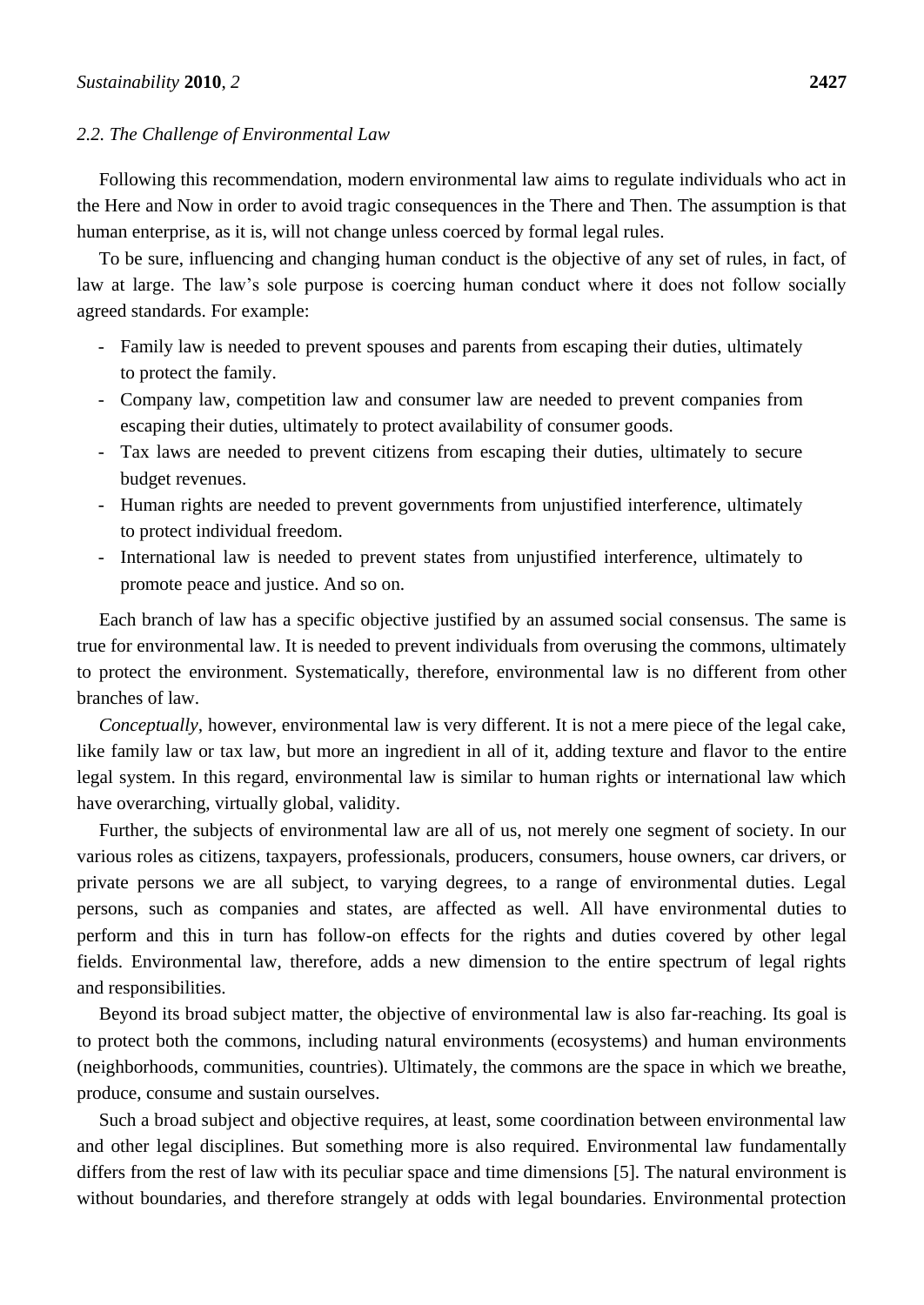laws are not consistent among jurisdictions (whether local, national or international). Moreover, unlike any other legal field, environmental law tries to cover long time spans. Activities in the here and now are controlled to achieve something in another time and place [6]. Acceptance of responsibility for time-delayed outcomes is not easy to justify, let alone to demand and enforce. It is especially difficult because the more the laws of nature spread cause and effect out over space and time, the less certain the environmental effects will be. Some will question whether those effects will ever happen and whether adverse environmental effects perceived now were actually caused by activities that took place in distant locations and times.

In sum, at least three unique factors bear upon the design of environmental law: its broad subject (each person), its broad objective (the commons), and its wide space (global) and time horizons (short-term and long-term).

For the purpose of this article, I shall refer to these conditions as the "challenge" of environmental law. On the one hand, we people living today have a right to pursue our own prosperity and well-being [7]. However, in doing so we collectively threaten the commons. The commons demand responsibilities from us now so they will be preserved for the future. In a word, our challenge is to organize our lives in a way that the ecosystems of which we are a part (the 'commons') are not threatened either today or in the future. This is the promise of ecological sustainability.

#### *2.3. The Dilemma of Environmental Law*

In trying to meet the challenge, lawmakers must decide how much protection of the commons will actually be required. This decision is inevitable as it affects the environmental rights and duties of people living today. Fundamentally, only two solutions are available: either protection of the commons must set a benchmark against which all rights and duties are to be measured or environmental protection will be considered as merely relative to competing concerns such as economic prosperity and social equity. This may be seen as the "dilemma" of environmental law. A dilemma [8] is a problem offering two solutions or possibilities, of which none are practically acceptable.

Upon closer examination, however, it appears that the dilemma can be meliorated somewhat. Behind the concern for the commons really lies the concern for protecting characteristics that make their continued ("sustainable") use possible. There is neither a need nor a practical possibility to protect the commons *in toto* and in their "natural" state, *i.e.*, free from any human intervention. Even though absolute protection may be the purpose of specific laws, such as those that create natural reserves or protect endangered species, typically the commons are areas of human intervention, no matter how intensive (low or high impact) or extensive (local or global) that intervention may be. What really matters, therefore, is the protection of their characteristics as functioning ecosystems. In other words, the health or integrity of ecosystems.

As discussed further below, my contention is that the defining aspect of the dilemma I have described is a predominating perception of "the environment" which is shaped by a reductionist worldview or paradigm. I am not suggesting that changes in the law *per se* can turn things around. Instead, the underpinning social "consciousness" seems a more important factor. Nonetheless, the basic design of environmental law and policy is flawed and in need of an overhaul.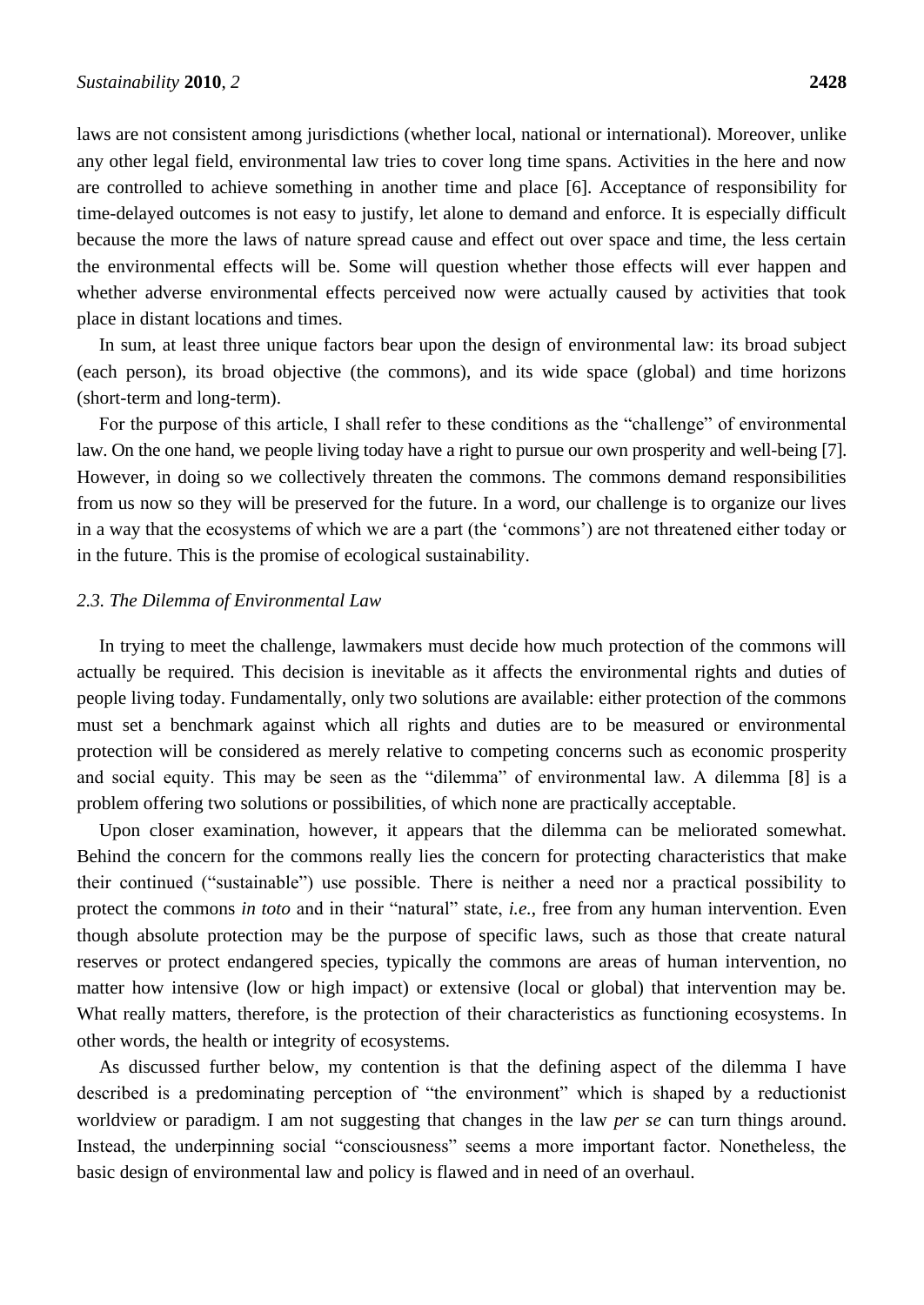#### **3. The Flawed Design of Environmental Law and Policy**

The previous section defined the challenge of environmental law as reconciling the environmental demands of people living today with the environmental demands of people living in the future. It asserted that law makers must decide "how much" environmental protection is presently required. This decision depends on an assessment about the key characteristics and functions of the natural environment (integrity of ecosystems). How the preservation of ecological integrity relates to other (social, economic) demands creates a moral dilemma. This dilemma is inevitable and can only be resolved by way of prioritizing or compromising ecological integrity.

### *3.1. Lack of Ethical Foundations*

Practitioners, politicians and lawmakers are not normally confronted with the philosophical foundations of environmental law. For the most part, environmental issues are seen as factual matters to be dealt with in a practical, "rational" manner. Statutes and cases may raise some deeper questions of interpretation and application but those questions, it is felt, can and must be resolved with legal argument, not ethical reasoning.

On the other hand, students of environmental law are increasingly confronted with ethical and philosophical questions. Many of today's textbooks of environmental law contain introductory chapters on theoretical foundations. This is certainly the case in Germany or New Zealand, possibly in a number of other countries, but seemingly less so in the UK, Canada or the USA. The leading New Zealand text edited by Derek Nolan [9], for example, describes the ethical debate surrounding anthropocentrism *vs.* ecocentrism as a key subject-matter of environmental law and with respect to sustainability has this to say: "[The Resource Management Act 1992] provides for sustainability to be the overriding objective, comprehending sustainability of not only humankind but also ecology and biodiversity in all aspects" (see Nolan in [9], p. 92).

Birnie and Boyle's classic text on international environmental law [10] answers the question, "What is the environment?" by quoting Lynton Caldwell: "It is a term that everyone understands and no one is able to define  $[11]$ ". It concludes that "any definition of 'the environment' will have the Alice-in-Wonderland-quality of meaning what we want it to mean" (see Birnie and Boyle in [10], p. 5). An important clue perhaps! The first chapter of another classic text by Kiss and Shelton [12] has in-depth discussions on religious roots, anthropocentrism, environmental science and economic rationality to then conclude that "policies emerge from religious and philosophical beliefs but must also be based on scientific and economic realities that require an integrated and interdisciplinary approach." (see Kiss and Shelton at [12], p. 27).

These few samples indicate the importance of values and worldviews that have shaped modern environmental law. In fact, it seems reasonable to suggest that environmental law scholarship is a journey into the long history of both natural law and positivist traditions that define the relationship between humankind and nature [13].

The question might be asked why lawyers should be concerned with the deeper dimensions of legal constructs when there are more competent experts like philosophers, anthropologists, theologians and so on. Arguably, the issues involved here are still at the periphery of academic training and scholarship. The very fact, that there are environmental philosophers, environmental economists, environmental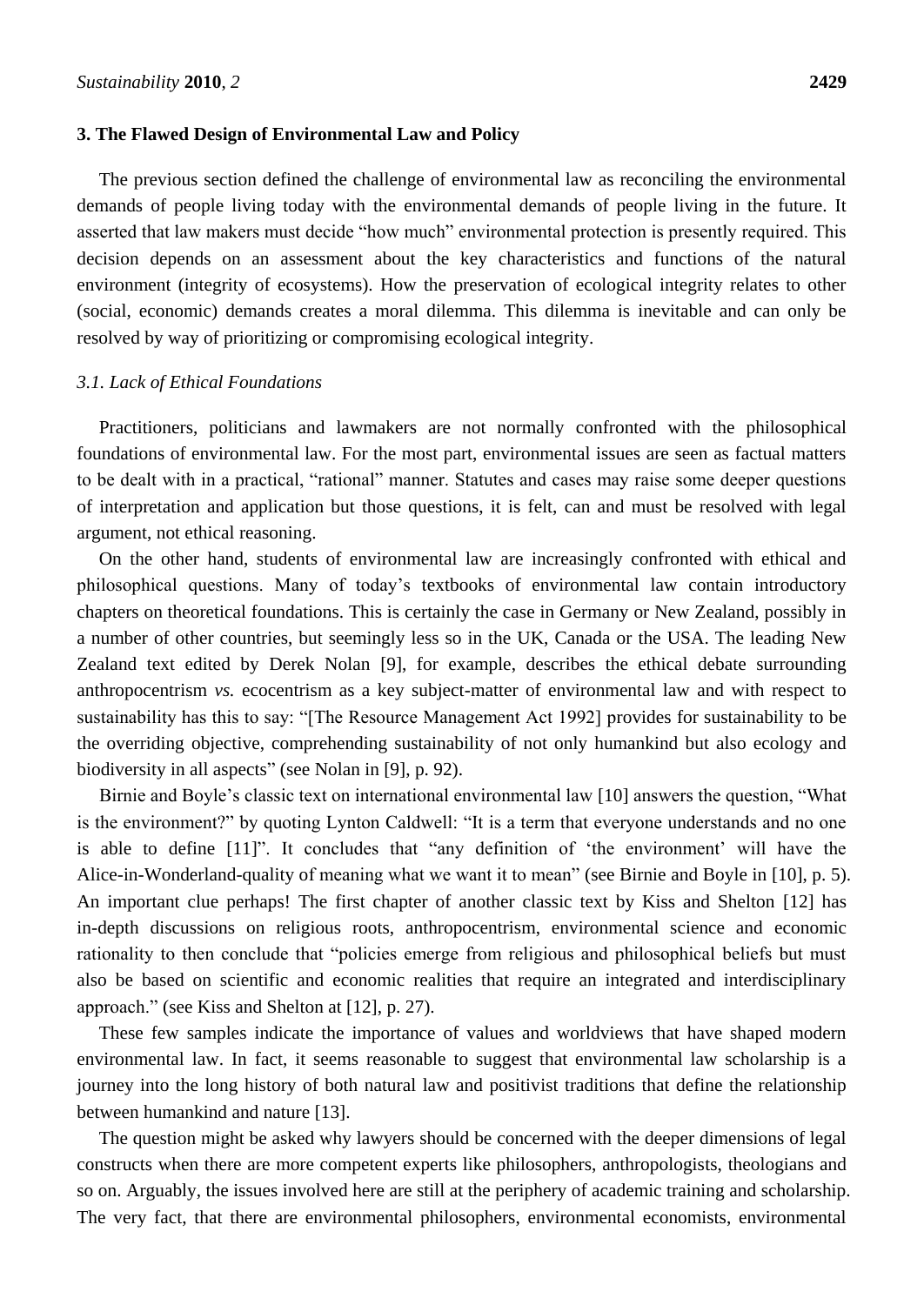lawyers and other "specialists" is a manifestation of reductionism in academia. Environmental lawyers must recognize their subject as interdisciplinary. That such recognition and expertise hardly exists also explains, at least to a certain degree, the flawed design of environmental laws.

The size, severity and urgency of the global environmental crisis makes it imperative to address such questions as:

- What is the value of nature to humanity and how does it relate to our health, culture and social well-being?
- How did we come to this state of mind and affairs and whose interests are being served by maintaining the status quo?
- Why do most people in modern society fail to relate personally or collectively with this unfolding human and environmental tragedy?

This is not the place to consider those questions at length [14]. It is the place to contend, however, that one of the main reasons why current policies and laws are not getting to the bottom of the current crisis is the inappropriate dominance of economic rationality [15].

## *3.2. Legacy of the European Cosmology*

Economic rationality, which has shaped both the capitalist world and the socialist world, has its roots in the project of modernity or, as German philosopher Rudolf Bahro termed it, the "European cosmology [16]". That cosmology includes a distinctive set of notions which I will explain briefly below, including dualism, anthropocentrism, materialism, atomism, greed, and economism.

*Dualism emphasizes the separate rather than the complementary nature of opposing categories. Western dualism manifests itself in many ways, for example in the such commonly drawn distinctions as Good* vs. *Evil, Reason* vs. *Emotion, Material* vs. *Spiritual, Civilized* vs. *Primitive, Humans* vs. *Nature, Economy* vs. *Environment, Individual* vs. *Community or Rights* vs. *Duties.*

*The idea of anthropocentrism posits human beings and human society as separate from, independent of, and above the natural world. Anthropocentrism has deep cultural and historical roots encompassing the Enlightenment and going back to the dominant interpretation of the biblical Genesis* [17]*.* 

*Linked with Descartes" mind-matter dichotomy, the modern concept of materialism tends to see matter as dead and inert, lacking validity on its own. This view leads to a "disenchantment of nature"* [18] *and to the belief that humans can control and rearrange the material world purely as a matter of utility, with no moral or ethical constraints, duties or obligations. It is at the root of the equation of the natural environment with "natural resources."* 

*Prevailing in science is an atomistic (or reductionist) worldview that seeks to break complex objects of study into smaller and smaller parts. It makes the assumption that a complex system is nothing but the interaction of these parts. The universe is seen as a "clockwork* [19]*" and the interaction of billiard ball-like objects* [20]*. As a consequence,*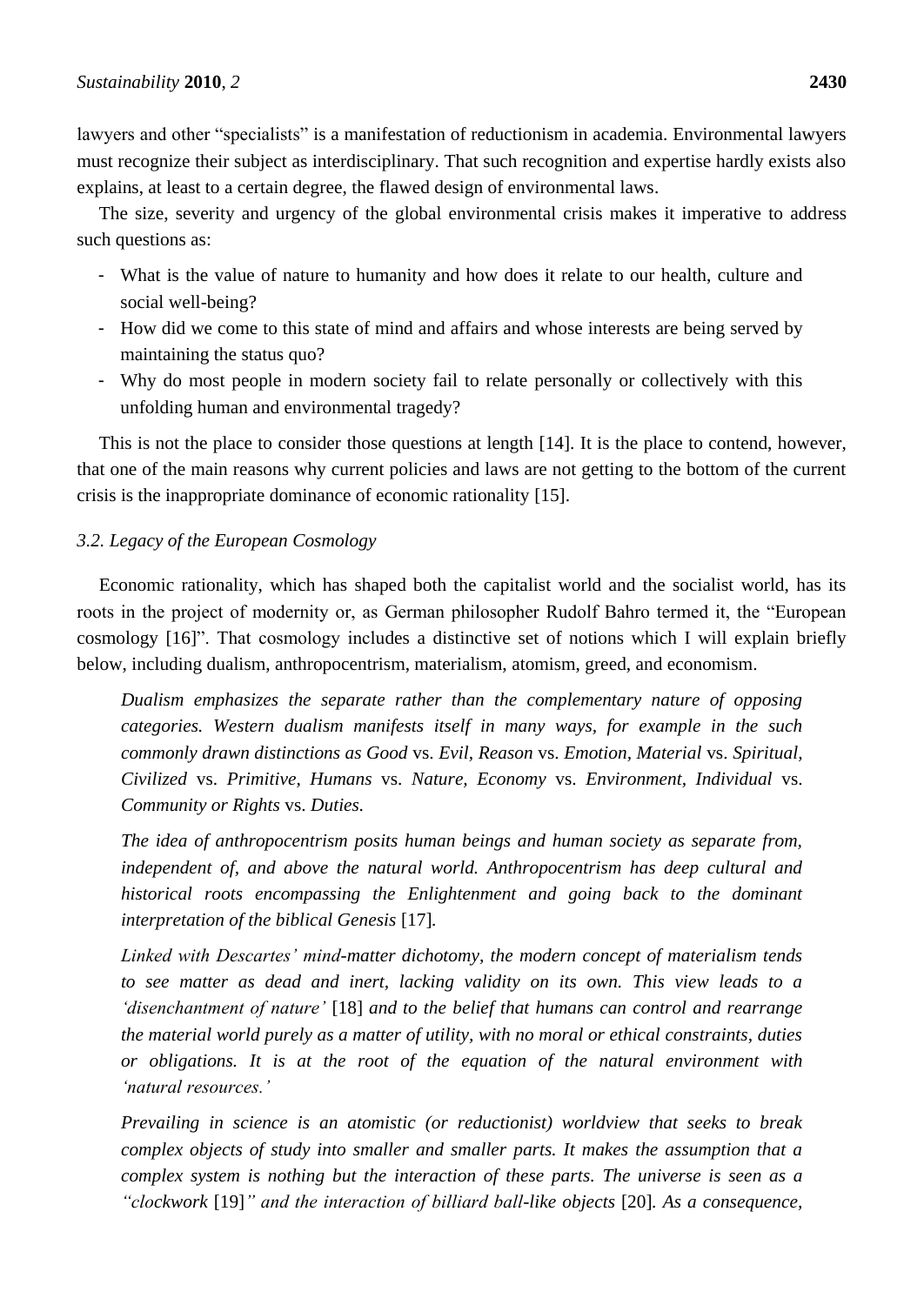*scientific focus on the whole (the forest) is lost through hyper-specialization within science (which concentrates on the trees).*

*The Enlightenment"s concern with personal autonomy created human rights. However, it also promoted a tendency to favor individualism over community, competition over collaboration and selfishness over altruism. In its radical form individualism can lead to greed, which reduces a sense of responsibility, erodes social ties and citizenship, and inhibits collective action.* 

*Economism refers to the beliefs and myths we collectively hold about the economy. Just as all cultures have myths about nature and the proper human relationship to nature, our capitalist culture has created a mythical belief that the economy matters more than anything else. Economic analysis has a privileged place in society"s institutions and in public decision-making. As a consequence, decisions, some with deep moral implications, are now determined primarily by income and prices.* 

### *3.3. Manifestations of Environmental Reductionism*

These characteristics have, over time, resulted in what I call environmental reductionism: a compartmentalized, fragmented, and anthropocentric idea of the environment.

Each of these six characteristics of modernity described above has had a damaging [21] effect on the ecological notion of interconnectedness. Over time and in combination, anthropocentrism, individualism and economism have reinforced one another, nurturing the idea that a healthy environment is secondary to individual well-being, that the economy is more important than the environment, and that today's "Me-first-as-I-am-special" consumerism is desirable and "cool." In their totality *these notions* have promoted human dominance over, and independence from, nature. Nature has become the inferior "other", merely raw material for economic-technological progress. This mindset has shaped modernity as it matured throughout the 20th century. Not surprisingly, it manifests itself in modern environmental policy, law and governance, which reflects a compartmentalized, fragmented and economically-charged idea of the environment.

#### 3.3.1. Compartmentalization

To get a sense of the modern compartmentalization of the environment, it is instructive to focus on the way in which the media present environmental issues. News stories about the environment make a lot of headlines these days, but more as human hardship stories (storms, floods, droughts) than as political news. Environmental stories are often relegated to the "green pages" of the newspaper and boxed away from the business, lifestyles and world sections. It is fair to say that media attention to issues like climate change, oil and food prices has dramatically increased. However, the links between ecology and economy are only rarely made—usually only in terms of the costs of environmental protection. Typically, the environment is presented as a cost factor for the economy, not as a challenge to the economy itself. Financial markets seem to operate in complete independence from the state of the environment.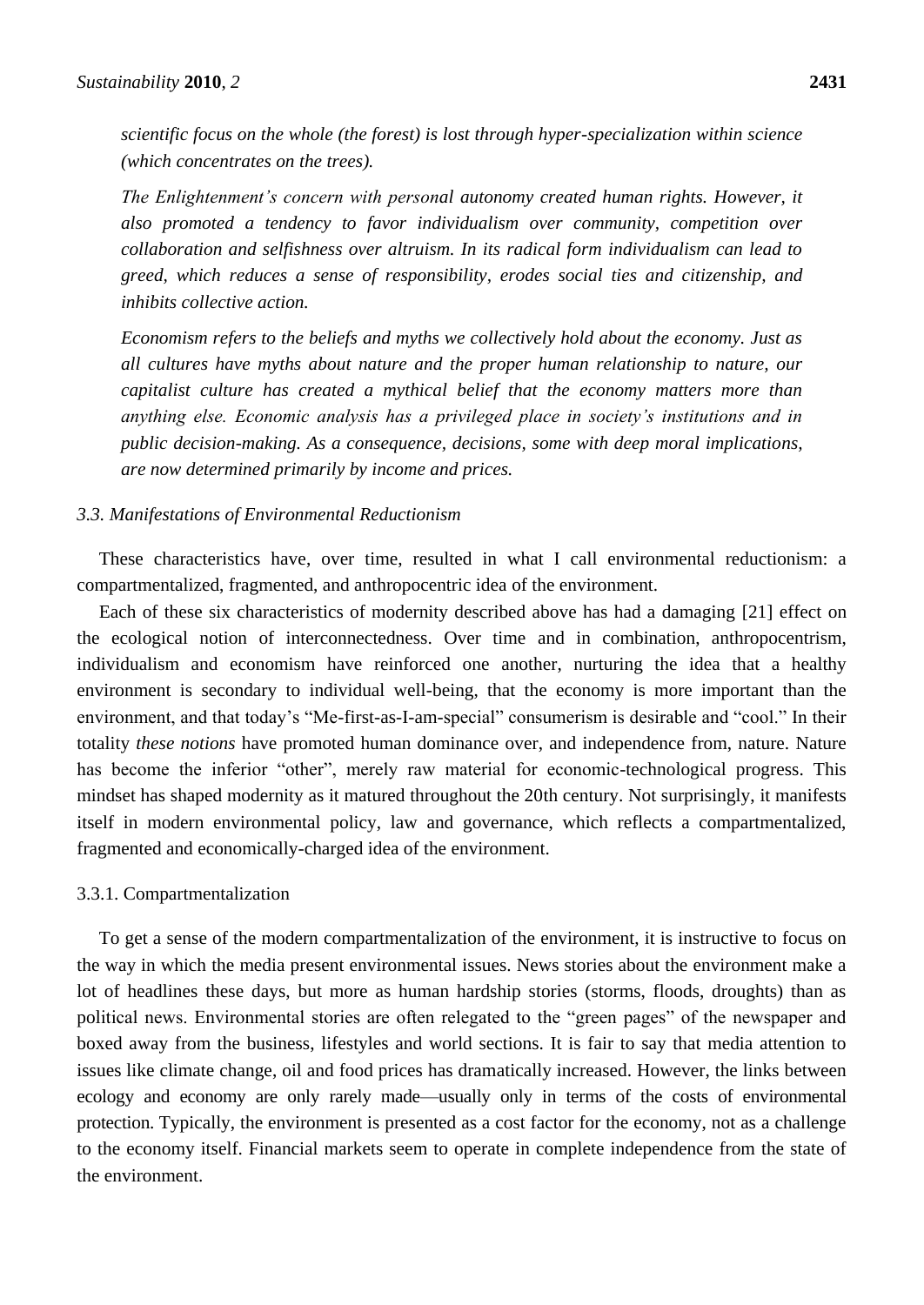The compartmentalized picture that the media delivers is paralleled by the way that governments treat the environment. There are Ministries for the Environment, but it is the Treasuries that determine public policy. There are environmental laws, but they are isolated from commercial laws. And there are Law Schools with environmental law programmes, yet 80% of the curriculum has no environmental component at all.

Moreover, the entire public discourse is compartmentalized. Many, although not all, public leaders perceive the environment as a special interest: very important perhaps, but unrelated to market functions and economic growth. They use the language of economics to hone their arguments on conventional theories of economic security. Small wonder therefore, that environmental laws are written with economic security and competitiveness in mind.

#### 3.3.2. Fragmentation

In contrast with compartmentalization, which refers to the conceptual "boxing-off" of the environment from other policy areas, fragmentation refers to a focus on specific aspects of the environment itself, rather than its value as an integrated whole. Lawmakers do not think of the environment as a whole, but more as a generic word for natural resources (an economic term). The name "Resource Management Act" (RMA) for New Zealand's general environmental code, for example, reflects a concern for managing natural resources rather protecting them. On the other hand, as discussed further below, the concept of "sustainable management [22]," added to the RMA in the 1990s, was revolutionary by international standards.

What matters in this context is that the RMA did not, in actual fact, revolutionize the way in which administrative agents perceive the environment.

The RMA is not foundational like a constitution that would define the natural world as basis and part of the human condition. Rather, it regulates the use, management and protection of certain elements of the biosphere. For example, the effects of economic activities on the global climate, on fisheries or forests are not covered by the RMA nor are products such as chemicals or energy. The planning and policy-making process is neither guided by a single environmental principle, nor is there sufficient guidance of central government for the implementation of the RMA [23]. The various aspects and functions of the environment are covered by a host of laws each following their own logic. While the RMA is concerned with a relatively wide spectrum of environmental effects, it by no means protects the environment as a whole as a precondition for human activity.

Regrettably, the fragmentation of the environment into individual aspects is a common feature of environmental laws throughout the world. To a degree this is inevitable, as laws need to be specific and enforceable on a case-by-case basis. Nonetheless, the overall lack of a foundational law that holds the environment as the foundation of life and the integrity of the ecological systems as non-negotiable has severe consequences.

Because of fragmentation, there is no rule not to harm the environment. The only rules that exist limit such harm to a certain level. Positively speaking, there is a fundamental human right to use and alter the environment rather than a right to use the environment in a sustainable manner. Whether or not a use is sustainable should be clearly defined by law and not left to an "overall judgment [24]",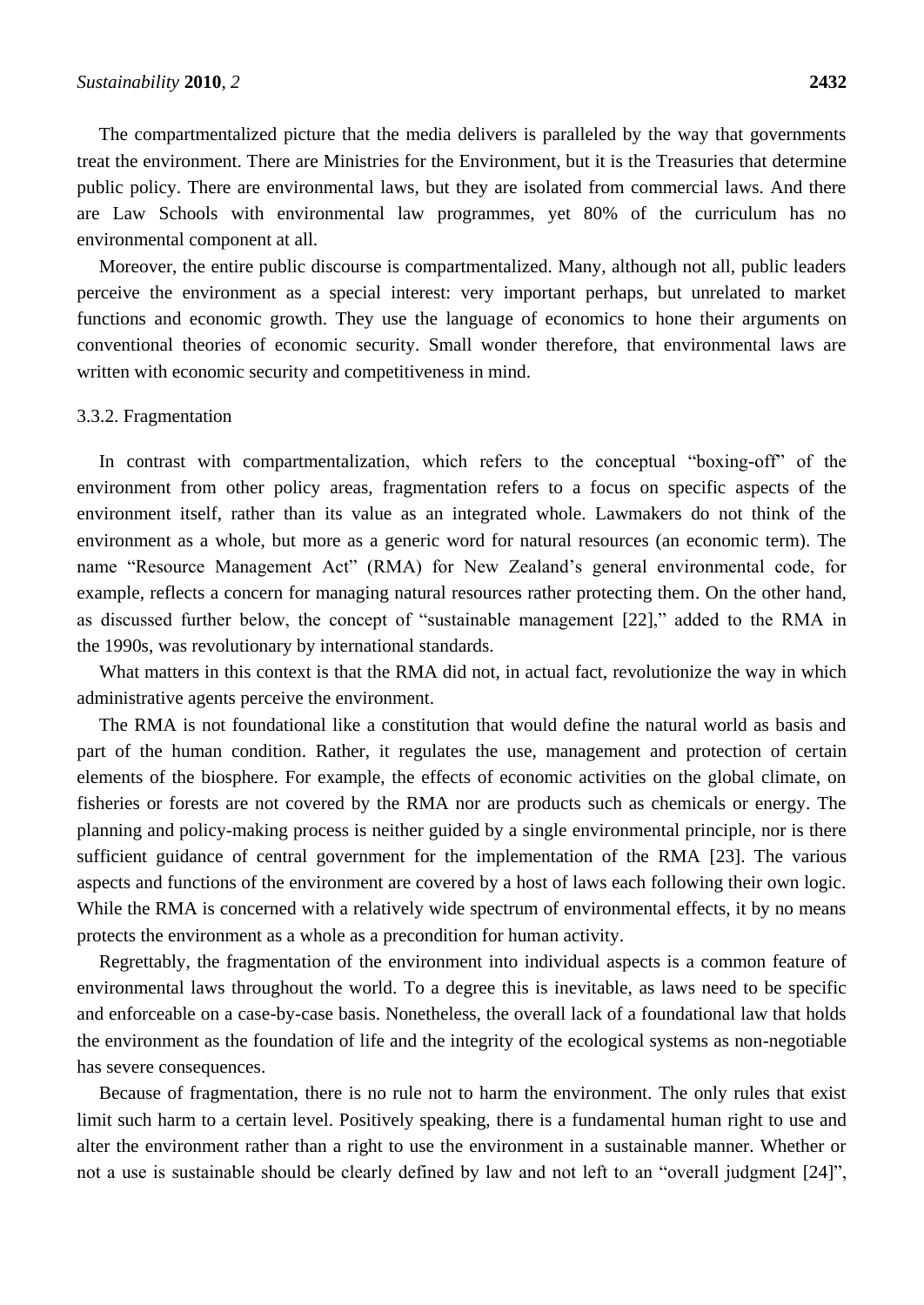*i.e.*, the traditional viewpoint that juggles environmental, economic and social factors without giving priority to one over the other.

As a result of the fragmented view of the environment, environmental security is only partially noticed and only in competition with economic objectives. This is ecological nonsense of course. Imagine a child protection law that says: "Do not beat your child too often and too much." Yet, environmental law does just that: "Do not pollute the environment too often and too much." The flawed thinking behind such reductionism is the assumption that the environmental crisis can be solved within the current economic, political and legal system, without challenging underlying values. Although the law cannot fix this itself, it could better reflect the values that will make our living conditions sustainable. Thus far, the fragmented approach to environmental law described above has prevented this.

#### 3.3.3. Anthropocentric utilitarianism

A final flaw in modern environmental laws is their anthropocentric-utilitarian approach to the environment. Most legal definitions emphasize the utility value of the environment. Typically, this includes natural resources and amenity values such as recreation and beauty.

The RMA stands out as a bit more ambitious in this context. The RMA's definition of the environment has ecocentric elements ("Ecosystems and their constituent parts, including people and communities  $[24]$  coupled with the notion of "intrinsic values  $[25]$ " and the concept of katiakitanga  $[26]$ ), as well as anthropocentric elements ("natural and physical resources *etc.*"). The intention of the Act has been to accommodate both anthropocentric and ecocentric interpretations.

While such ethical pluralism may have seemed sensible at the time, it has turned out to be counterproductive. If this most fundamental ethical stance on the human-nature relationship is left to choice, the old familiar paradigm is likely to prevail. This is what happened: the sustainability component of "sustainable management" has been reduced beyond recognition. The general trend has been to move from initial ecocentrism ("environmental bottom-line approach") back to the well-trodden anthropocentric path ("overall judgment approach"). However, in the absence of a benchmark of ecological sustainability, the application of the Act fails to promote tangible ‗sustainable' management, rather than the intangible ‗wise use and management' of the previous Town and Country Planning Act 1977.

By and large, administrators and judges have applied the RMA in a manner that limits or mitigates ecological damage, but does not prevent it in the first place. This is consistent with environmental laws and their application all around the world.

#### **4. Unraveling the Problem**

So what to do? First of all, the compartmentalization, fragmentation and anthropocentrism of environmental law need to be fully recognized. To be sure, the reductionist concept of environmental protection was not without success, as mentioned earlier. A number of *trees* have been saved, but the *forest* is disappearing. The global commons—climate, biodiversity, the oceans—are in rapid decline and the human ecological footprint both in absolute terms and *per capita* is getting larger. To deny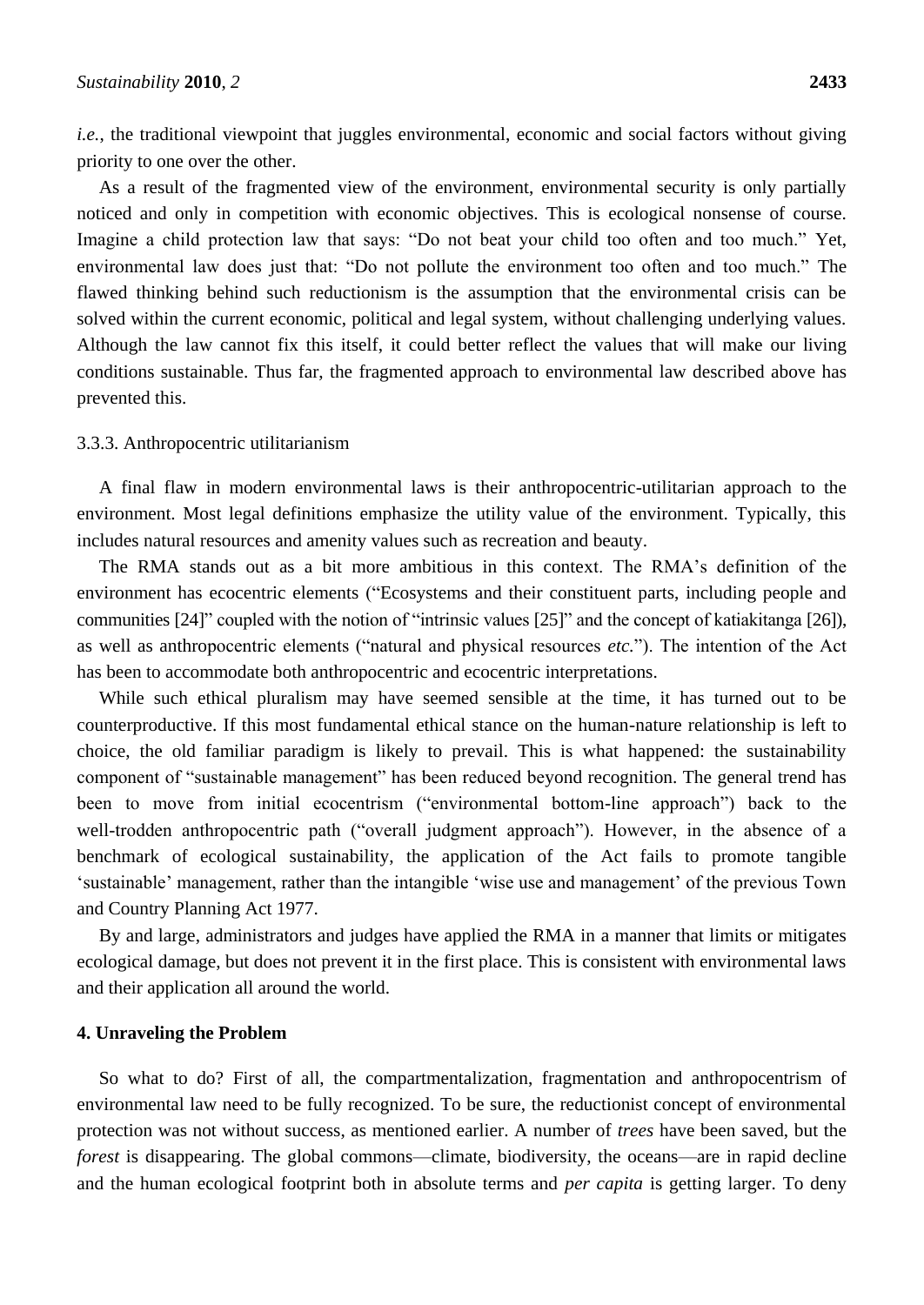these disastrous trends seems almost incomprehensible and yet our biggest problem at this point in time seems to be denial [27].

According to Sigmund Freud, denial is a defense mechanism in which a person is faced with a fact that is too uncomfortable to accept and rejects it instead, insisting that it is not true despite what may be overwhelming evidence [28]. Experimental research has shown that humans strongly favor avoidance of immediate costs over the risk of less immediate, long-term costs, even if they will be much higher [29]. That seems human, only too human. Denial at collective level, however, can have disastrous effects. While politicians are still preaching some balancing of economic prosperity and environmental sustainability, both are quickly disappearing.

The idea of balancing is politically motivated, of course, but psychologically reveals denial as it suppresses proven reality. The economy and the environment are both in decline for the same reason: organizing the economy within ecological boundaries is too uncomfortable a task.

Unfortunately, not only are most politicians in denial, but so too are many of our social institutions. In 1997, educationalist Chet Bowers wrote a revealing book entitled *"The Culture of Denial"* [30] that examines how Western educational systems reinforce the cultural beliefs that contributed to environmental destruction in the first place. Universities, in particular, provide students with an overly narrow view of life, compartmentalized into various disciplines, that creates a sort of mythic ambiguity around modernist culture. Bowers' thesis is that the fragmentation of the environmental movement, with all its specialists for everything, repeats itself in the fragmentation of modern academic disciplines. This way the sustainability message falls between the gaps.

However, the problem is not just the institution of the university, perhaps more honestly called a "speciversity". The culture of denial also sits within environmental academics themselves and it has a long tradition. 60 years ago, Aldo Leopold, the American pioneer of modern environmental ethics, wrote his famous *Sand County Almanac* [31]. In that work, Leopold, a professor of Game Management at the University of Wisconsin-Madison, incisively described what he called "the restraint by an inbound taboo" (see Leopold in  $[31]$ , p. 153):

*"There are men charged with the duty of examining the construction of the plants, animals, and soils which are the instruments of the great orchestra. These men are called professors, each selects one instrument and spends his life taking it apart and describing its strings and sounding boards. The process of dismembering is called research. The place for dismemberment is called a university. A professor may pluck the strings of the instrument, but never that of another, and if he listens for music he must never admit it to his fellows or to his students. For all are restrained by an inbound taboo which decrees that the construction of instruments is the domain of science, while the detection of harmony is the domain of poets."*

That was written 60 years ago, but the taboo has hardly been broken. An ethos of cross-disciplinary research is still in its infancy and degrees in sustainability studies remain few and far between.

The absence of a unifying sustainability paradigm in our educational institutions has dire consequences. It perpetuates the belief that the environment is "the other," the specialist field that cannot compete with mainstream economics, management, or law. A further consequence may be that the current weakness of environmental law will not disappear anytime soon.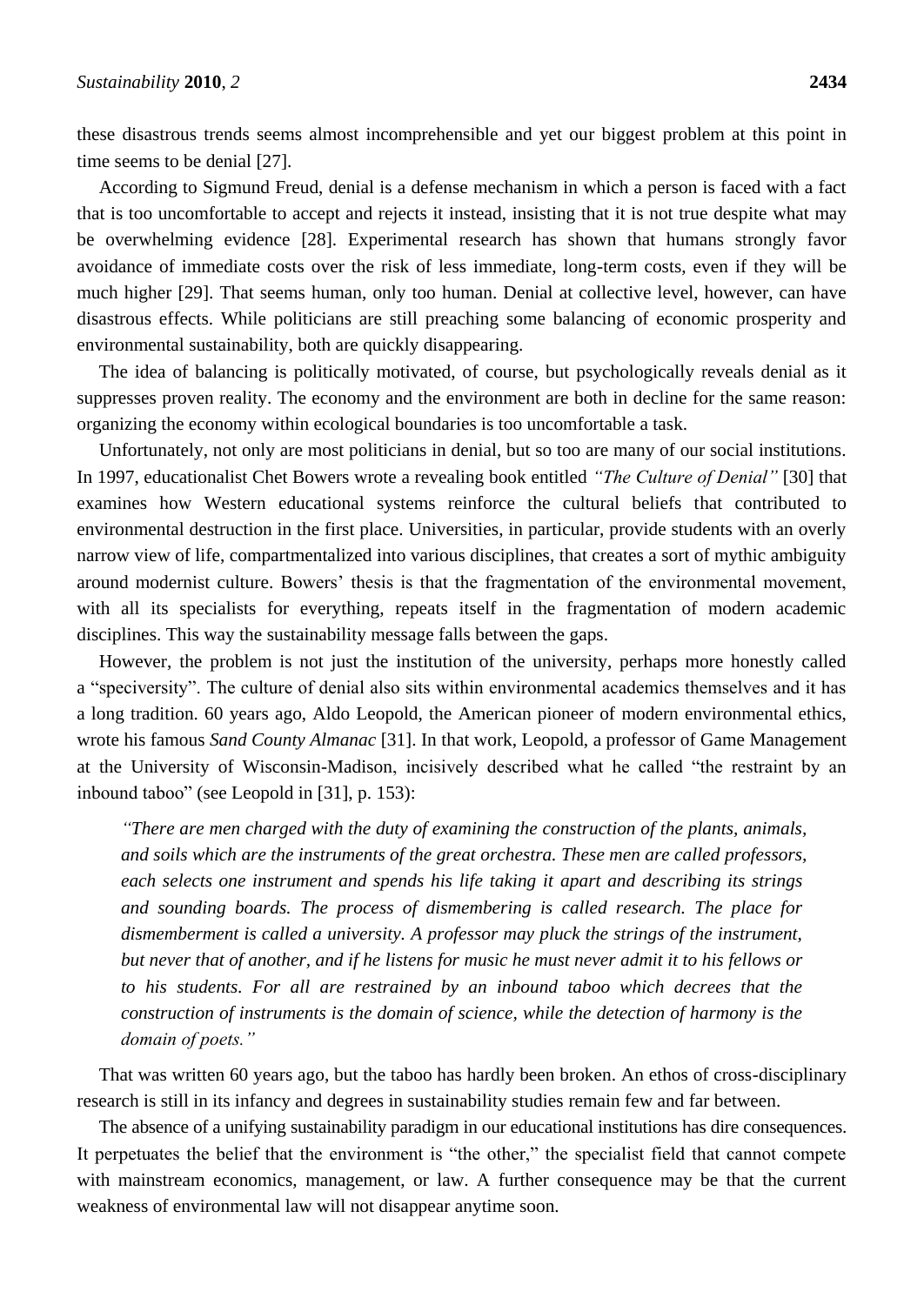As far as I can see, there is wide agreement among environmental law scholars that environmental laws have not made much of a dent in unsustainable development. On the other hand, there is a growing debate as to the role that environmental law can play in achieving sustainable development [32]. The spectrum reaches from those who say it should play "no role whatsoever" to those who would prefer that it play "a supporting role" (considering the relative importance of law generally) to those who believe it should play "a crucial role" (following more a more positivist perception of law as a vehicle for social control).

#### **5. Sustainability as a Legal Principle**

So far, we have seen what can be described as denial strategies in response to the global ecological crisis. The forces of the past have shaped the modern concept of environmental law and continue to impact on the way we think about the environment. On the other hand, not everybody follows environmental reductionism; ecological perceptions are beginning to form and shape environmental decision-making.

During the 1980s, a new concept emerged that was supposed to shift the environment from the periphery into the center of public decision-making. The concept was called sustainable development. The challenge here was to define what exactly needed to be sustained.

Sustainable development is, of course, not legally defined. At present, neither international law nor domestic laws prescribe a way to resolve conflicting priorities. Rather, sustainable development is to be accomplished when everything is taken care of—the environment is protected, the economy is developed and social equity is achieved. This view assumes that the three objectives are not really in conflict with each other and can be achieved simultaneously. Sustainable development resists definition and avoids the hard questions, which is precisely why it has become so popular among governments.

Some commentators see wisdom in this. Dan Tarlock, for example, asserts: "Environmental impact assessment, polluter pays, precaution, and sustainable development are useful starting points but they can only serve as guideposts to structure a dynamic, but inevitably *ad hoc*, decision making process [33]." The widespread belief is, in fact, that environmental decision-making must be subject-specific; that different subjects (air, water, pesticides, energy *etc.*) require different regimes and that the outcomes should always meet the expectations of many, if not all "stakeholders". Such pragmatism makes it almost impossible to think of a general environmental rule or ecological bottom-lines.

On the other hand however, law and society are not fundamentally opposed to absolutes. Think, for example, of criminal law protecting life, health, well-being, integrity, freedom, property. They are absolutes not to be compromised. One gets punished for harming people or property, but not for harming the environment. Specific laws may prohibit incidents like felling a tree or killing an animal without reason [34], building a house without resource consent, uncontrolled discharge of waste, wastewater or chemicals. But these are exceptions to the basic right of individuals to use natural resources. In their accumulation, these user rights result in large-scale destruction of the global environment.

At present, there is no general environmental rule that limits individual entitlements. Do we need such a rule? Absolutely yes. Can such a rule be defined and written into law? Again yes, as will be shown further below. Would it be socially acceptable? Hopefully. Would it be politically viable? Probably not. Or shall we say, not yet.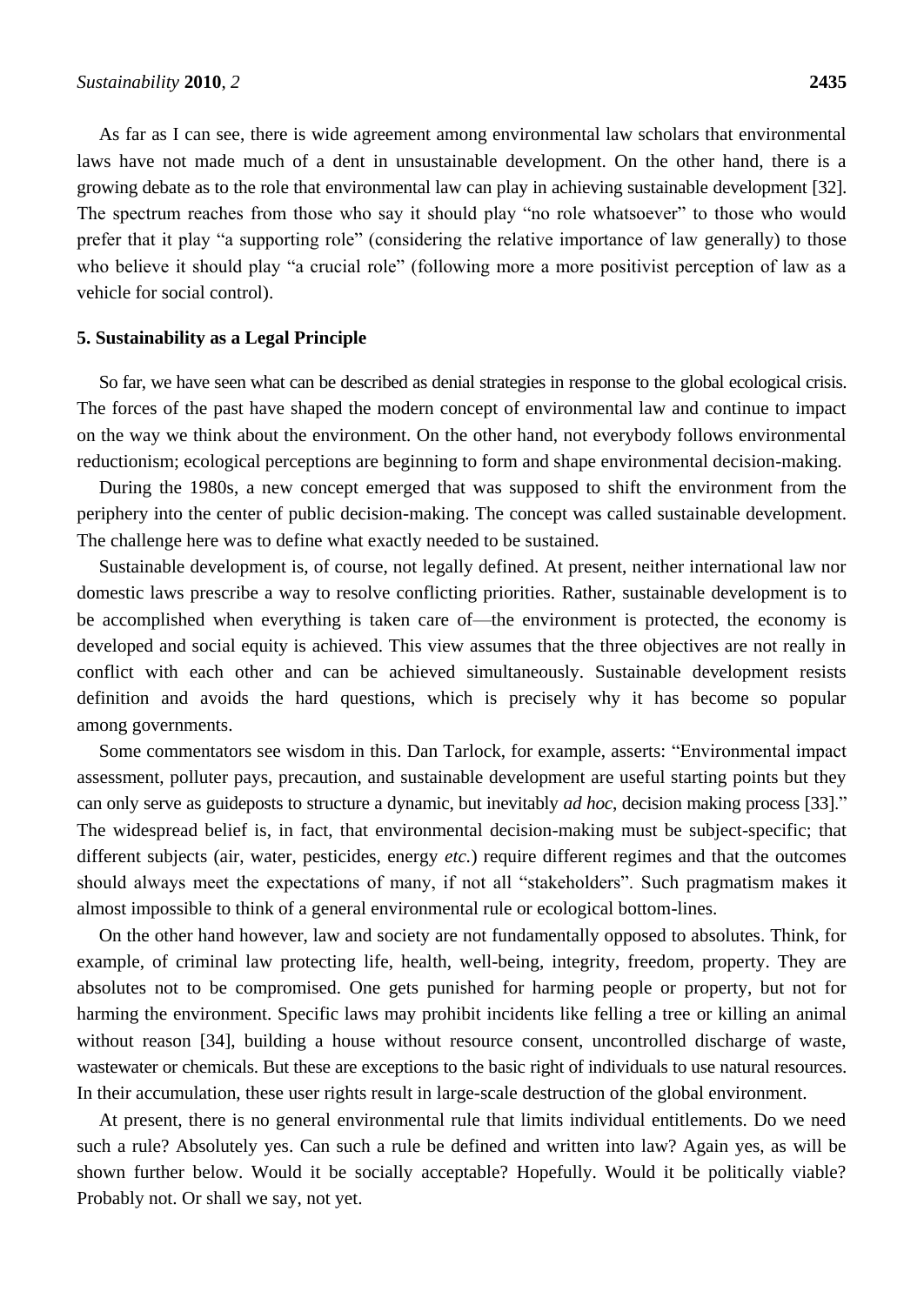We should pause here and consider, for a moment, some possible challenges in the political realm if no ecological bottom-lines are established.

Further progression of the ecological crisis is likely to cause governments to take draconian measures such as severe water restrictions or drastic limitations on peoples' mobility. Increasing scarcities of water, fertile land, food, fish stocks, oil, *etc.* may lead to social unrest to which governments will respond with force. The cause-and-response spiral may eventually reach a point of no return. At that point eco-fascism will rule. This scenario is by no means unlikely when one considers, for example, past responses of the U.S. government to terrorism (Afghanistan, Iraq, Guantanamo and in the U.S. itself) or the treatment of African refugees in Europe. If we only picture the pressures that North America, Europe, Australia and New Zealand will face with ever increasing numbers of environmental refugees, we can imagine the potential scale of human rights violations.

Such bleak prospects aside, there is an alternative to a business-as-usual approach which favors short-term fixes over long-term solutions. It seems possible to fashion a general rule that draws a line in the sand and sets a bottom-line limitation. This rule would apply throughout the system of law and governance and would not be confined to a single Act.

#### *5.1. The Long Tradition of Ecological Sustainability*

A recent book of mine [35] describes such a rule. It proclaims the principle of sustainability, however, not by decree but by showing its long history, evolving maturity and overall persuasiveness. This is an important premise as the sustainability idea is not new at all, just forgotten and even today not fully understood. Former Vice-President of the International Court of Justice, Judge Christopher J. Weeramantry, formulates the premise in this way (see Bosselmann in [35], Foreword, p. vii):

In an age in which we are denuding the resources of the planet as never before and *endangering the very future of humanity, sustainability is the key to human survival. It is a concept which needs to be nourished from every discipline, every culture and every tradition. Unfortunately, these have not been adequately used in strengthening and developing this concept.* 

If we trace the historical and philosophical foundations of sustainability from their beginnings and relate them to the corresponding developments of legal theory and practice (see Bosselmann in [35], pp. 10-26) we can see an ever-increasing gap between individual entitlement and responsibility for the commons. This can be observed in the way that John Locke's idea of property rights emerged and the modern concept of private property isolated itself from any common property responsibilities [36].

On the other hand, there is a wealth of sustainability wisdom in the history of all cultures [37] and European culture is no exception. The experience of pre-industrial Europe, for example, is worth noting. By the mid 1800s, Europe's forests had all but gone. Deforestation had reached a degree that threatened the entire economy of Europe [38]. This opened up two possibilities for the future. One was to look for a new energy source to refuel the economy, the other to look for an alternative economy. Of course, coal replaced wood and fired up the industrial revolution but the alternative was available too, *i.e.*, the rediscovery of sustainability.

Forest management scholars in Germany proclaimed the wisdom of replacing every tree felled by planting a new one. They cited the medieval land use system (‗*Allmende*') as the mother of sustainable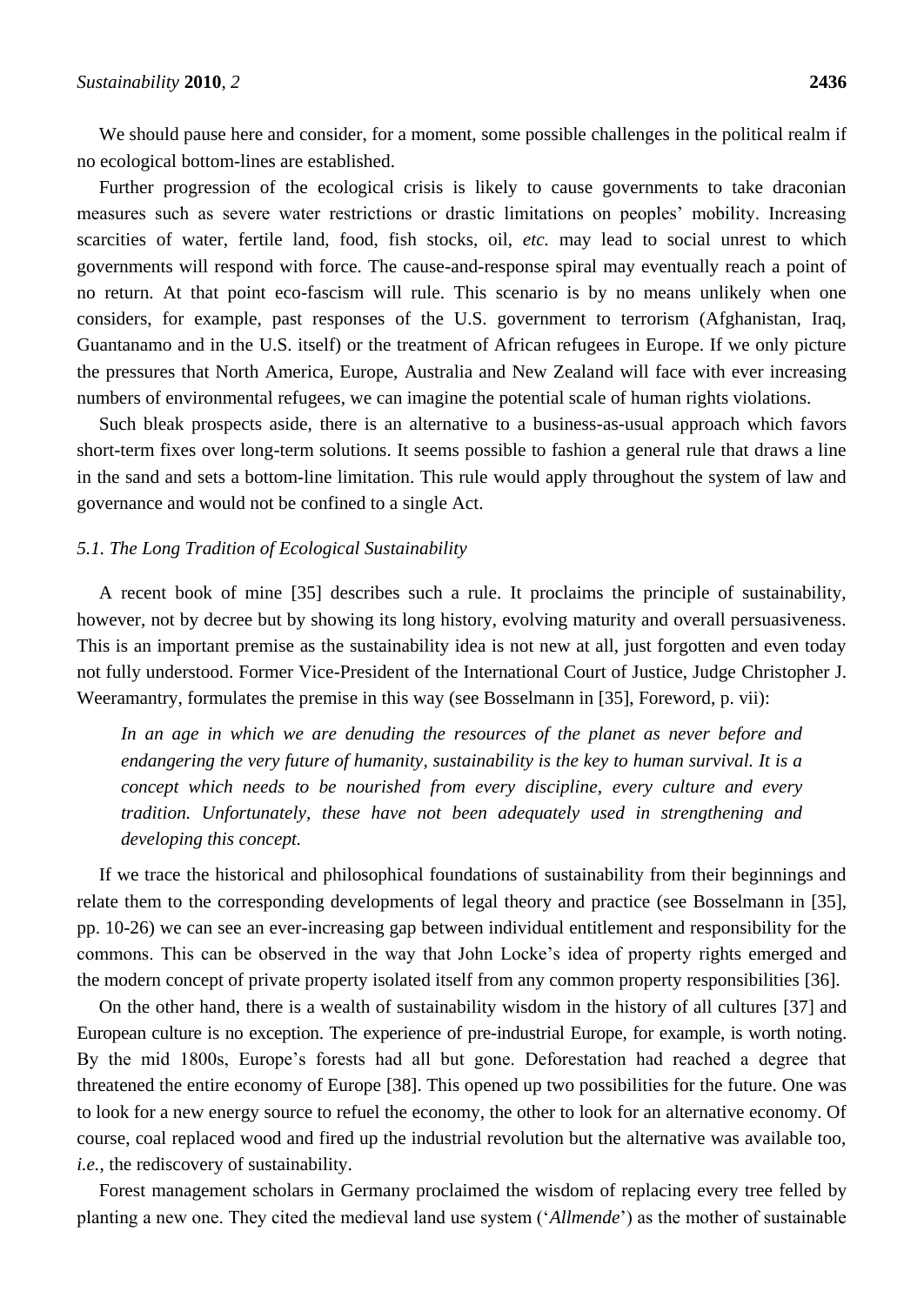economies. The Allmende system recognized public ownership of the land to guide any form of private land use. That way the substance of the land could be protected from overuse, thereby preserved for future generations. In 1714, this effect was termed *"Nachhaltigkeit"* by German accountant and administrator, Hans Carl von Carlowitz [39]. The first law based on the sustainability principle was the Weimar Forestry Statute of 1775. The term and concept eventually dominated forest economic theory and was exported, for example, to the French Forest Academy where, in 1837, its director, Adolphe Parade, translated it to 'soutenir' (showing its Latin roots: 'sustinere' = to keep, preserve, sustain). From there it reached the English translation of sustainability. By the mid 1800s the notion 'living from the yield, not from the substance' was widespread among forest academies and indeed science faculties throughout Europe. It was state-of-the-art knowledge!

The fact that the industrial revolution ignored this knowledge does not render it useless, obviously. It only meant that the idea of sustainability did not fit the pervasive idea of progress. Essentially, this has not changed until today—except for the fact that the case for sustainability has never been stronger.

#### *5.2. "Weak"* vs. *"Strong" Sustainability* (see Bosselmann in [35], pp. 27 and 32-40)

Modern discourse regarding sustainability began with the Report of the UN Commission for Environment and Development [40] (*Brundtland Report*) that created the composite term "sustainable development." The famous Brundtland definition of sustainability, "development that meets the needs of the present generation without compromising the ability of future generations to meet their own needs," is incomplete [41]. It leaves open the question of what the needs of future generations might be and what, consequently, will have to be passed on. It is fair to assume that the Brundtland Commission called for a fundamental duty to keep the basic options open for future generations. The only way to keep these options open, however, is to sustain the ecological basis of development. The Commission was quite clear about this. The inaugural meeting of the Commission in October 1984 set out the objective of building "a future which is more prosperous, more just, and more secure because it rests on policies and practices that serve to expand and sustain the ecological basis of development  $[42]$ ." In many passages the Report emphasized that we are borrowing environmental capital from future generations and that economic growth must be constrained to preserve the Earth's ecological integrity [43].

Recently, Hans Christian Bugge and Christina Voigt edited a book *Sustainable Development in International and National Law* [44] to mark the 20<sup>th</sup> anniversary of the *Brundtland Report*. The book's contributors widely share the view that the Report's concept of "sustainable development" assumed ecological sustainability at its core. Consequently, if preservation of the Earth's ecological integrity is the prerequisite for development, it sets limits to both economic and social development. In the literature this interpretation is often referred to as the "strong" approach to sustainable development [45].

The alternative, the so-called "weak" approach, favored by governments and corporations, views ecological sustainability as a concern distinct from social and economic "sustainability (see Bosselmann in [35], p. 1)." To consider the ecological, economic and social dimensions of development simultaneously is important, as mentioned, but this in itself does not make development "sustainable". The sustainability of ecological systems must be the bottom-line, yardstick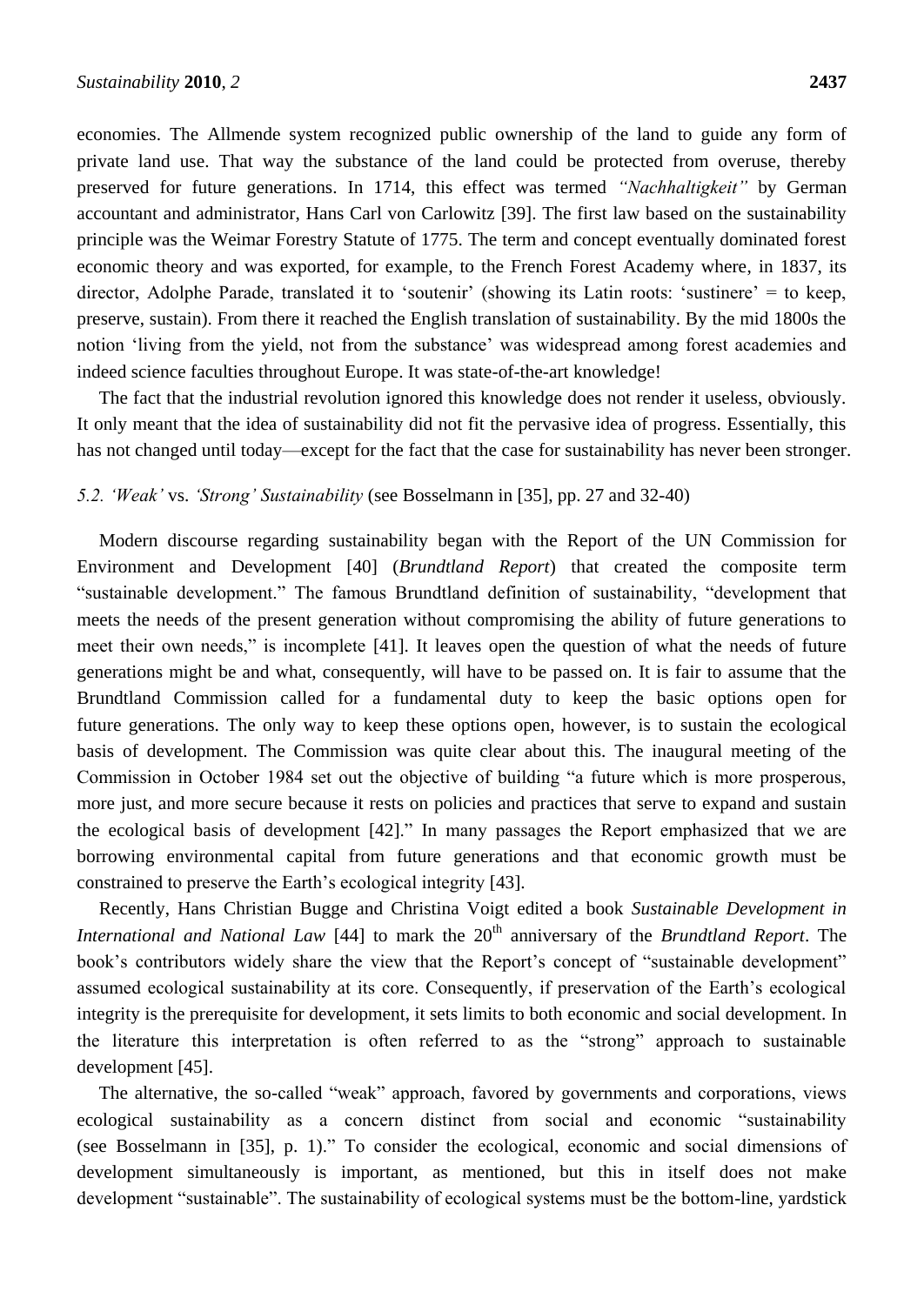and benchmark. History, science and ethics all point to the same, rather simple idea: any form of development must respect ecological boundaries to avoid decline or collapse.

This idea is so prevalent that we may consider it the common knowledge of humankind. That modern society has ignored this common knowledge cannot change this. Sustainability certainly deserves a status similar to such other guiding ideas as freedom, equity and justice.

#### *5.3. Sustainability in International Soft Law*

Looking back over 20 years of international law and policy, there has been increased recognition of the sustainability principle but at the same time, an increased gap between soft law development and hard law. Soft law represents a consensus of the international community of states that is considered legally relevant, although not binding. It must not be forgotten, though, that international environmental law has emerged through the pressures of the environmental movement, to which states have responded. This gives the institutions and groups of civil society special importance. Like human rights, environmental rights are being pushed by civil society, rather than by governments and the same is true for the overarching principle of sustainability.

These rights have only ever been expressed in soft law documents. Like the examples that follow:

*Reaffirming the fundamental purposes of the United Nations, in particular the maintenance of international peace and security, the development of friendly relations among nations and the achievement of international co-operation in solving international problems of an economic, social, cultural, technical, intellectual or humanitarian character,*

#### *Aware that:*

*(a) Mankind is a part of nature and life depends on the uninterrupted functioning of natural systems which ensure the supply of energy and nutrients,*

*(b) Civilization is rooted in nature, which has shaped human culture and influenced all artistic and scientific achievement, and living in harmony with nature gives man the best opportunities for the development of his creativity, and for rest and recreation,…* [46].

*…We reaffirm our common fundamental values, including freedom, equality, solidarity, tolerance, respect for all human rights, respect for nature and shared responsibility, are essential to international relations. …* [47]

Soft law references to "uninterrupted functioning of natural systems" and "respect for nature" aim to overcome anthropocentric reductions but they have had little impact on international or national decision-making. States have never acted upon their own soft law promises and, for example, designed free trade regimes within the functioning of natural systems. However, we can also view soft law as a spanner in the works of global governance. Sooner or later, it will have an impact on the international and national laws. This is, at least, within the logic of soft law development. Perhaps we are talking about a profound information and education deficit here.

Compare, for instance, the ecocentric approach of the 2000 Earth Charter [48] with the anthropocentric approach of the 1992 Rio Declaration (Principle 1: "Humans are at the centre of concerns for sustainable development"). The Earth Charter is a declaration of fundamental principles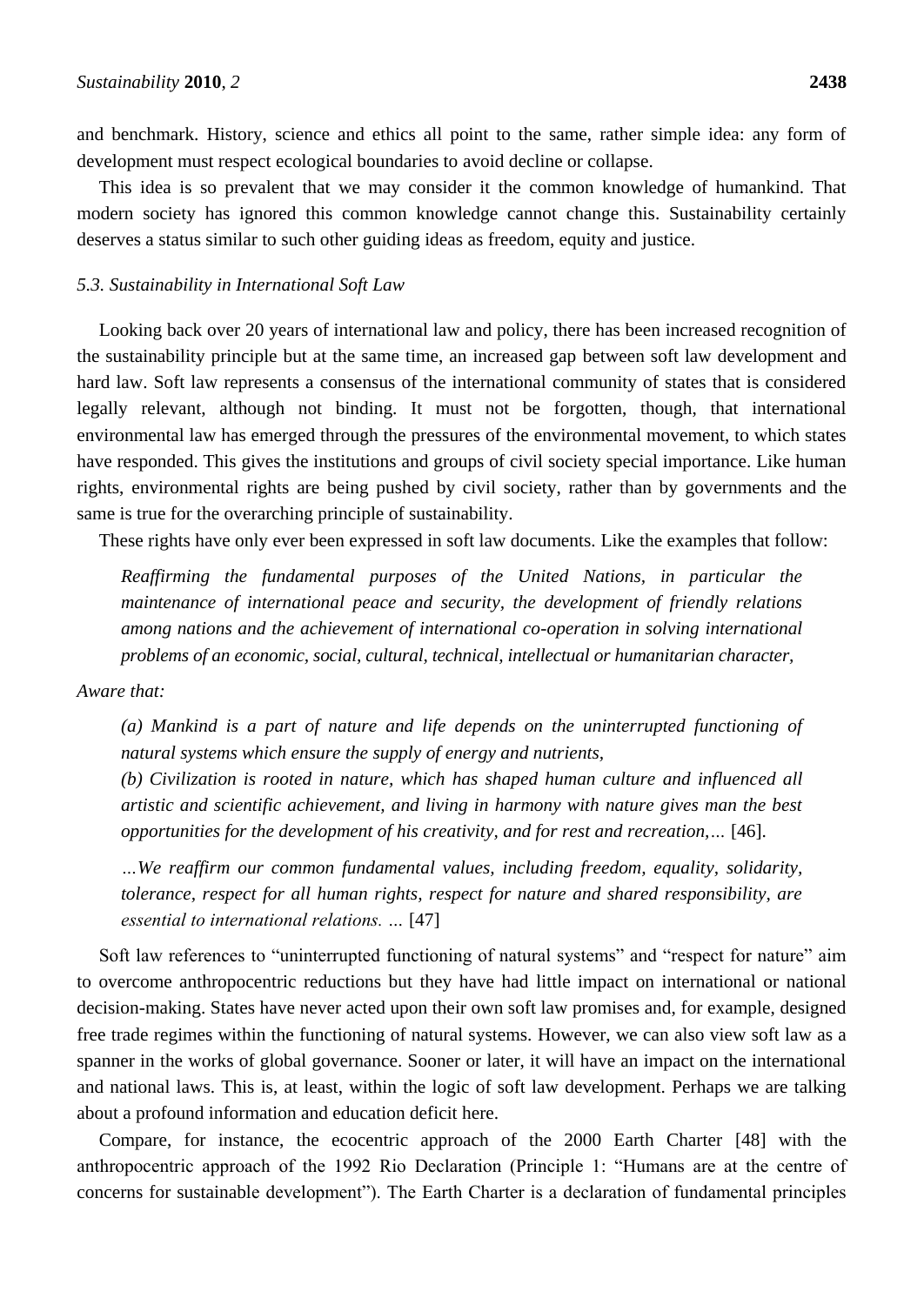for building a just, sustainable, and peaceful global society for the 21st century [49]. Created by global civil society, endorsed by thousands of organizations and institutions, the Charter is not only a call to action, but a motivating force inspiring change the world over. It has been endorsed by a number of states, by UNESCO and by the IUCN [50], the world's oldest and largest environmental organization with a membership of 1,200 NGOs and 88 states [51]. The Earth Charter defines the principle of sustainability as preserving the integrity of ecological systems. Ecological integrity is a central category not just of the Earth Charter [52], but of a wide range of disciplines of environmental study including science, public health, philosophy, anthropology and law [53].

### *5.4. Ecological Integrity as the Core Meaning of Sustainability*

In law, the concept of ecological integrity has its origin in the 1972 U.S. Clean Water Act. It has been widely used since then in North America, for example, in the Great Lakes Water Quality Agreement [54] between Canada and the United States. The Preamble to the agreement reads: "The purpose of the Parties is to restore and maintain the chemical, physical and biological integrity of the waters of the Great Lakes Basin Ecosystem … where the latter is defined as … the interacting components of air, land, water and living organisms including humans..."

Like the Great Lakes Basin, each ecosystem has certain characteristics. Ecosystems exist in infinite variation. Like snowflakes, no two systems are identical. But, also like snowflakes, all ecosystems have a number of characteristics in common. For example, they:

- 1. Contain living and non-living elements;
- 2. Have a measurable degree of diversity (species, genes, chemicals, *etc.*);
- 3. Have some degree of resilience (defined as the system's ability to maintain relationships between system elements in the presence of disturbances);
- 4. Have a one-way net flow of energy (from outside to inside);
- 5. Have a carrying capacity for particular kinds of organisms;
- 6. Exist in a state of non-equilibrium (*i.e.*, they change through time);
- 7. Have the characteristic that changes in them are irreversible (*i.e.*, ecosystems do not return to a previous state, but evolve to a new form).

Taken together, these characteristics comprise the integrity of an ecosystem. In biological and ecological sciences, ecological integrity is thus a common and tangible concept [55].

A useful example of the use of this concept is the Canada National Parks Act 2000, which provides as follows [56]:

### **Definitions**

*"Ecological integrity" means, with respect to a park, a condition that is determined to be characteristic of its natural region and likely to persist, including abiotic components and the composition and abundance of native species and biological communities, rates of change and supporting processes".*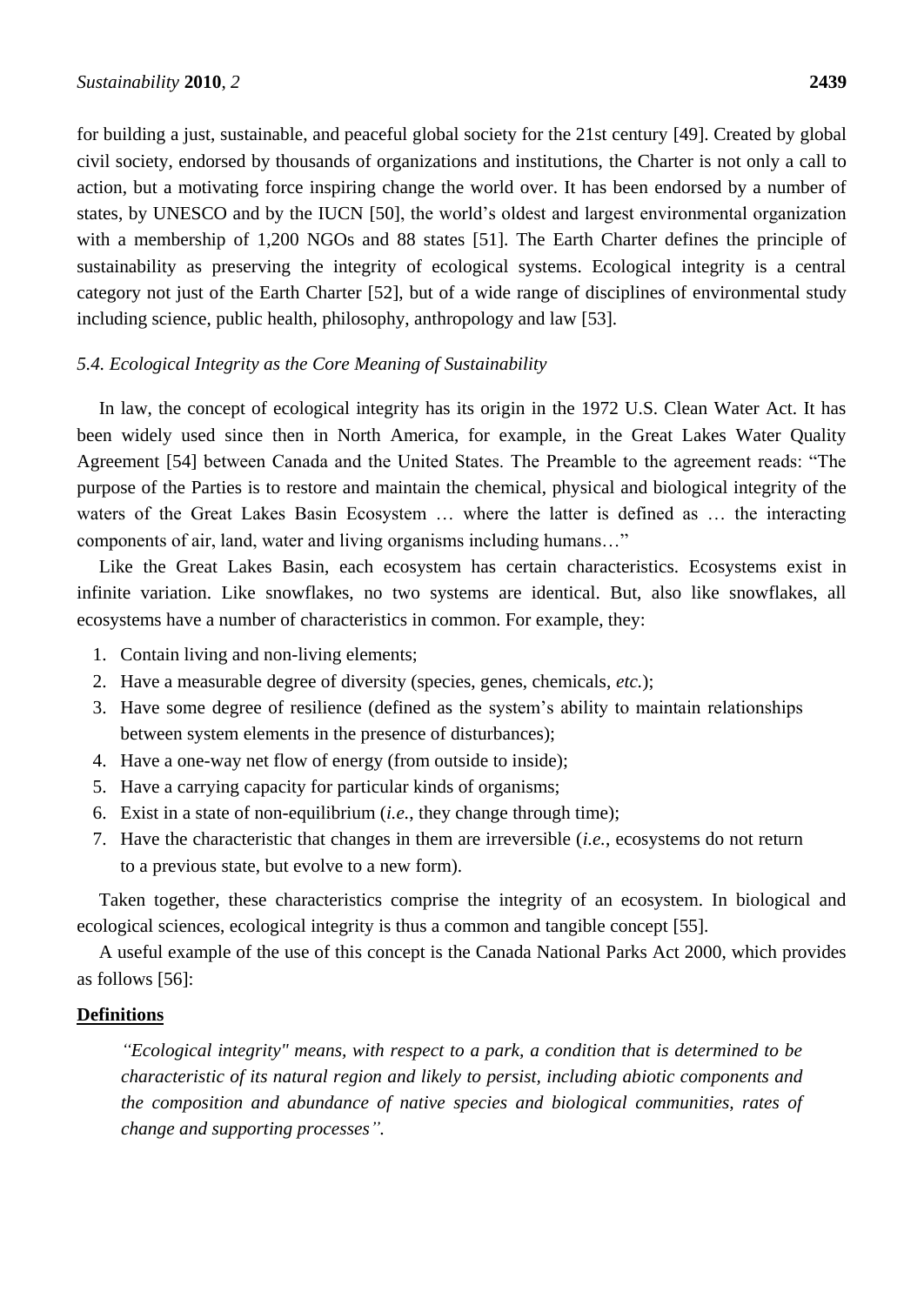#### **Section 8(2)**

*Maintenance or restoration of ecological integrity, through the protection of natural resources and natural processes, shall be the first priority of the Minister when considering all aspects of the management of parks.*

The Minister (of Canadian Heritage) is assisted by an expert *Panel on Ecological Integrity* [57], which has defined ecological integrity as follows:

*An ecosystem has integrity when it is deemed characteristic for its natural region, including the composition and abundance of native species and biological communities, rates of change and supporting processes. In plain language, ecosystems have integrity when they have their native components (plants, animals and other organisms) and processes (such as growth and reproduction) intact.*

The panel has, among other things, developed a set of indicators to measure the ecological integrity of parks [58]. What is required at this point appears quite simple. First, Canada should expand its sustainability approach beyond the confined space of national parks to include the entire country. Second, other countries should follow the Canadian example.

In the case of New Zealand, the RMA does not expressly refer to ecological integrity, but it does capture its content (see Bosselmann in [35], pp. 64-66). Conceptualizing it as 'sustainable management', the RMA defines its purpose as follows:

### **Section 5(c)**

(2) *In this Act, "sustainable management" means managing the use, development, and protection of natural and physical resources in a way, or at a rate, which enables people and communities to provide for their social, economic, and cultural wellbeing and for their health and safety while*

*(a) Sustaining the potential of natural and physical resources (excluding minerals) to meet the reasonable foreseeable needs of future generations; and*

*(b) Safeguarding the life-supporting capacity of air, water, soil, and ecosystems; and (c) Avoiding, remedying, or mitigating any adverse effects on activities on the environment* [59]*.*

#### 5.4.1. Indifference in environmental jurisprudence

In its environmental jurisprudence, the Environment Court developed two different approaches to interpreting Section 5 of the RMA—the so-called ‗environmental bottom-line approach' and the ‗overall judgment approach' [60]. These divergent approaches reflect the two competing concepts of ‗strong' and ‗weak' sustainability described above [61].

5.4.2. Incorporation in law

Whether it is used in the interpretation of existing laws or in the design of new ones, the principle of sustainability could quite readily shape all forms of environmental decision-making. Its incorporation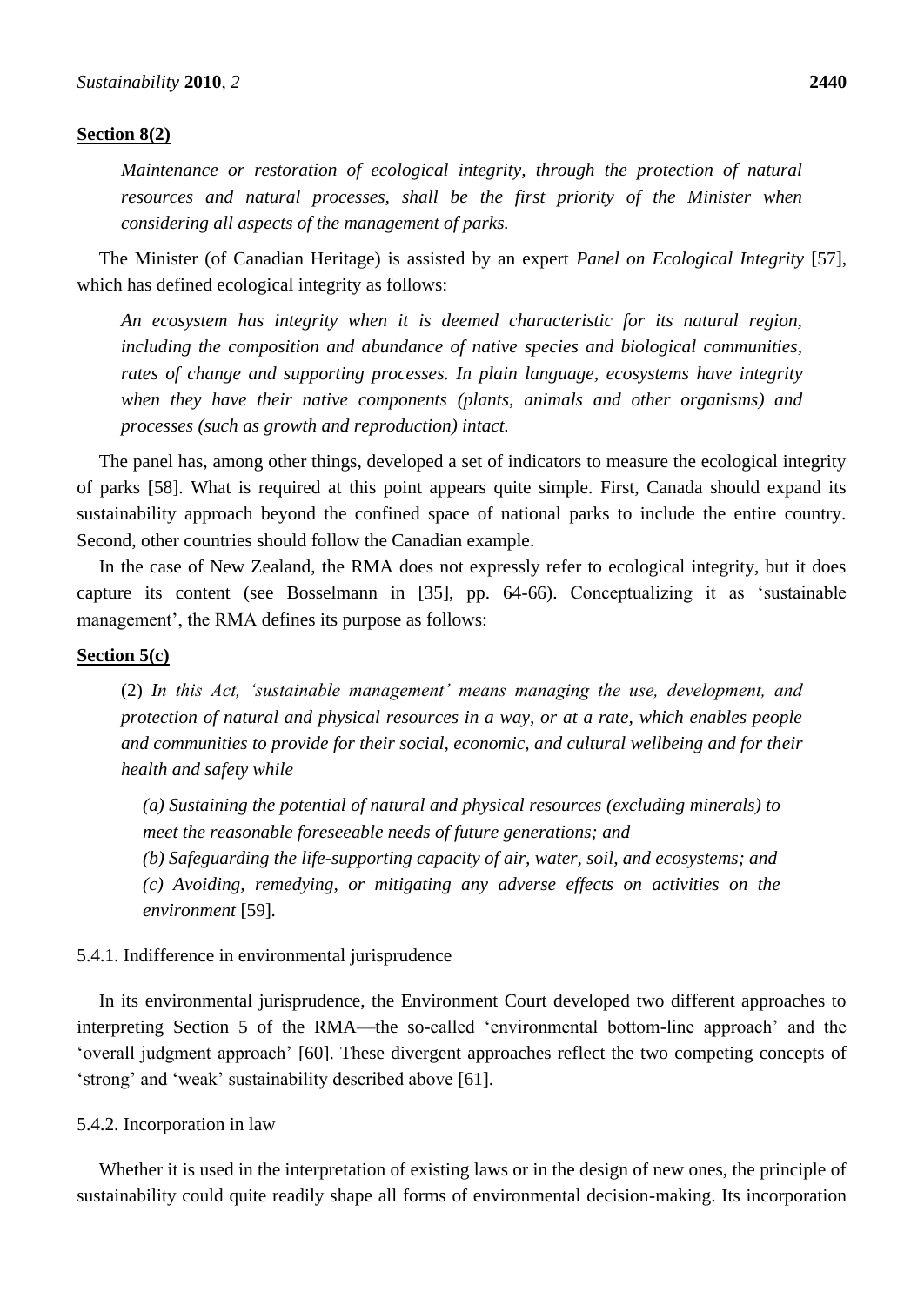through legislation would not be difficult. Thus, using the example of the New Zealand RMA, an amendment to the Act could read as follows [62]:

# ―**Resource Management (Simplifying and Streamlining) Amendment Bill"**

# **Part I—Purpose and Definitions**

# **Purpose**

1. The purpose of this Act is to achieve ecological sustainability in New Zealand.

# **Meaning of Ecological Sustainability**

2. "Ecological sustainability" means the preservation or restoration of the integrity of any ecosystem in the biosphere.

# **Definitions**

3. In this Act,

(…)

―Ecological integrity‖ means the ability of an ecosystem to recover from disturbance and reestablish its stability, diversity and resilience.

### **6. Conclusions**

Sustainability has to consider three aspects, ecological, economic and social. A corresponding law, therefore, should follow three design criteria:

Effectiveness for the ecological aspect; Efficiency for the economic aspect; and Equity for the social aspect.

Obviously, ecological effectiveness is not the sole criterion for achieving sustainability. It must be clear, however, that any prospect for economic efficiency and social equity depends on ecological effectiveness as the overarching concern. At present, as we have seen, environmental law is generally ineffective and inefficient. There is also a growing body of evidence that environmental law fails to prevent inequity. When we think of food prices, for example, the issue of environmental justice becomes ever more urgent. But environmental justice cannot be isolated from ecological justice as the broader concept embracing humans and nature alike [63].

Designing laws around the principle of sustainability, as defined here, would ensure the guidance that decision-makers so desperately need. As we accept the protection of ecological integrity as the core meaning of the sustainability principle, we realize both its clarity and fundamentality. Sustainability aims to preserve the (measurable) integrity of ecosystems while at the same time acknowledging that humans are part of these ecosystems. In pursuing the protection of ecological integrity, sustainability reflects the most basic concern of human existence, namely the desire to live, survive and reproduce.

It would be too presumptuous to think that a fundamental concern such as the one just described has guided the legislators of the New Zealand Resource Management Act, or legislators of equivalent laws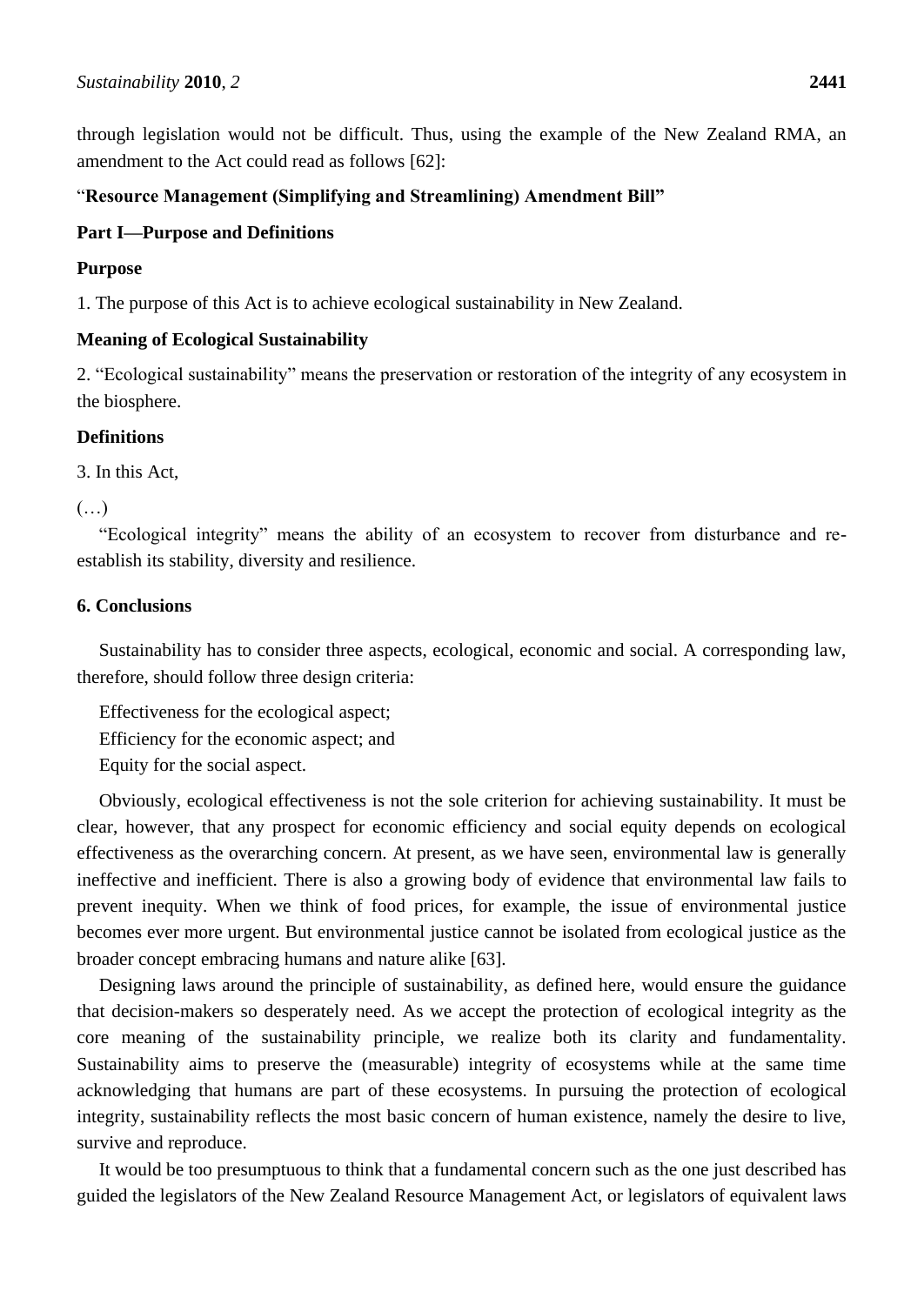in other countries, or the drafters international documents such as the World Charter for Nature, the Rio Declaration, or even the Earth Charter. More likely, there was no such conscious and coherent effort behind the various approaches to legislate sustainability. However, it would be even more presumptuous to assume that these approaches were guided by merely balancing economic, social and environmental concerns. Surely, such a balancing act would not reflect what most of us feel when we think of the global ecological crisis. This crisis came about because of a profound imbalance of economic, social and environmental dimensions of human activity and not as a technological glitch.

The more appropriate assumption is, therefore, a fairly common acceptance that the ecological basis of human survival is at risk. If, for example, climate change is threatening our life conditions, then any trade-offs and compromises between economic prosperity and ecological sustainability are hard to justify. Today's concerns are either those for ecological sustainability or do not exist at all (favoring a business-as-usual or overly na we approach to facing the future).

A law based on ecological sustainability will not *per se* set us on a sustainable path. It can, however, provide the direction for such a path. The principle of sustainability would, of course, be further assisted and complemented by legal norms such as the precautionary principle, the polluter pays principle, the principle of common but differentiated responsibility and the concept of intragenerational, intergenerational and interspecies equity. Some of these are accepted principles in law, others are only evolving. In their significance and mutual reinforcement they are most poignantly expressed in the Earth Charter. The Earth Charter should serve, therefore, as the overall ethical framework for the development of sustainability law (see Bosselmann in [35], pp. 79-109).

I am not optimistic for the foreseeable future and I share the widespread belief that things will get a lot worse before they might get better. The environmental reductionism described here is likely to further undermine all efforts to stop the degradation of the commons. At the same time, it seems doubtful that citizens of wealthy countries will uncompromisingly support sustainability. We are presently tangled in a Gordian Knot of consumerism and materialism and we do not know where the ins and outs of this knot are. Nevertheless, we do still have the option of cutting through the knot [64]. This will require a recognition that we cannot continue to live without due regard to the biosphere and atmosphere. Notwithstanding the myth that humans are above and in control of nature, we completely depend upon nature for our continued existence.

Law is culturally determined and it will always reflect what we feel most strongly about. Virtually every thinking person sees the need for dramatic global renewal if humanity is to survive. And, as the greatest thinkers, artists, and spiritual leaders have maintained [65], only a new ethos can inspire the cultural change that we now need. It behooves us, therefore, to reconnect ourselves with nature, understand the human species as part of an evolutionary process, and feel strongly about sustainability.

#### **References and Notes**

- 1. Percival, R.V.; Alevizatos, D.C. *Law and the Environment: A Multidisciplinary Reader*; Temple University Press: Philadelphia, PA, USA, 1997; p. 208.
- 2. The Best Source for Assessing the State of the Planet'S Ecological Systems Remains the Un Global Ecosystem Assessment; Available online: http://www.millenniumassessment.org/en/ Index.aspx (accessed on 25 November 2009).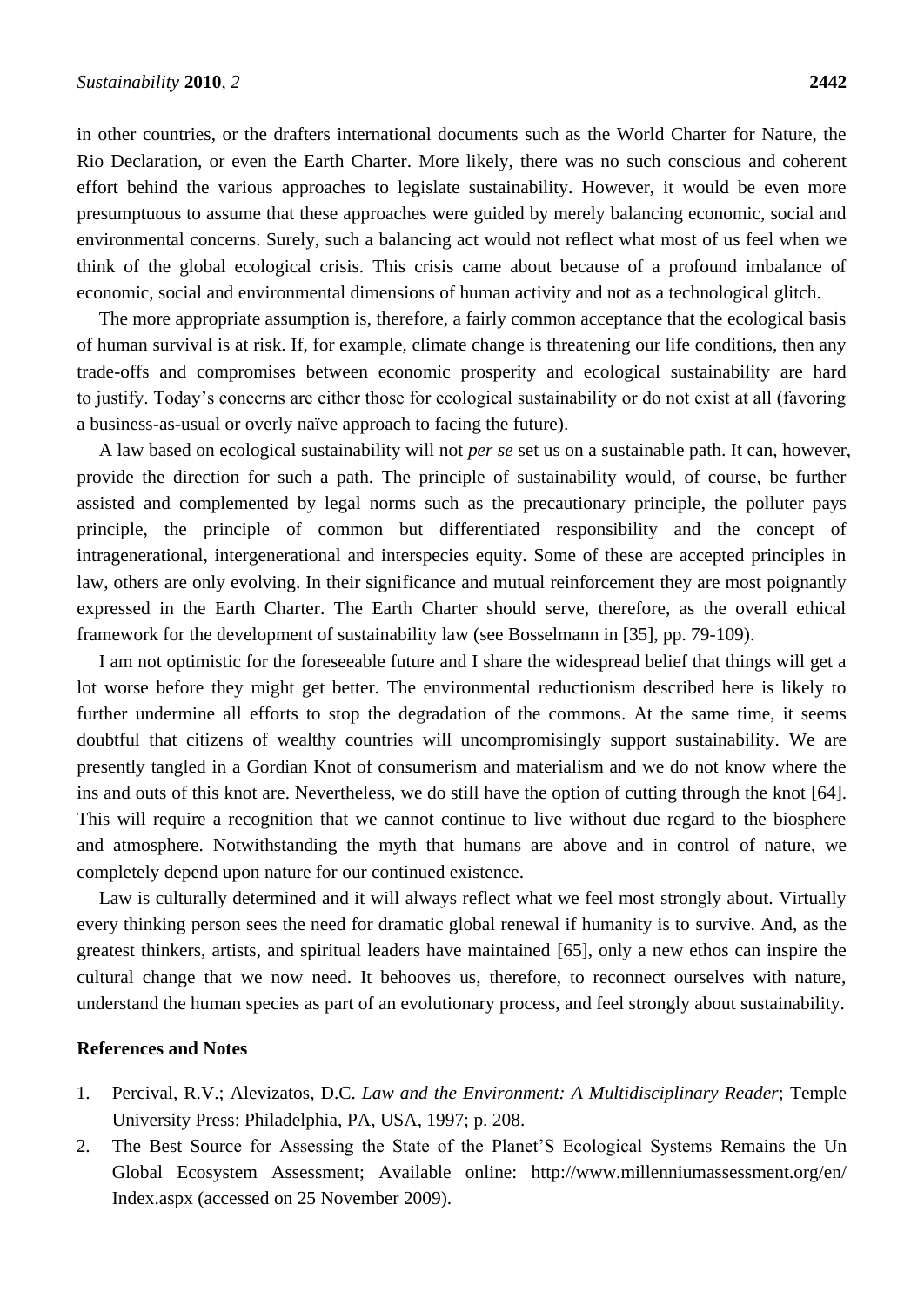- 3. Hardin, G. The Tragedy of the Commons. *Science* **1968**, *162*, 1243-1248; Available online: http://www.sciencemag.org/cgi/reprint/162/3859/1243.pdf (accessed on November 25, 2009). The phrase is most commonly attributed to Garrett Hardin. The originator of the phrase is in fact William Forster Lloyd who coined it in 1833 in his *Two Lectures on the Checks to Population*. The idea goes back at least as far as Aristotle who wrote: ‗That which is common to the greatest number has the least care bestowed upon it.' (*Politics*, 1261 b34).
- 4. However, George Monbiot has criticized the widespread acceptance of this theorem, observing that Hardin's thesis 'only works where there is no ownership'. Giving the example of the world's oceans: ‗[T]hese are not commons but free-for-alls. In a true commons, everyone watches everyone else, for they know that anyone over-exploiting a resource is exploiting them'. Monbiot, G. The Tragedy of Enclosure. *Sci. Amer.* **1994**, *270*, 159-160; Available online: http://www.monbiot.com/archives/1994/01/01/the-tragedy-of-enclosure/ (accessed on 30 October 2009). For examples of the unintended consequences of actions based on this assumption see also, Monbiot, G. *No Man"s Land: An Investigative Journey Through Kenya and Tanzania*; Picador: London, UK, 1994. See also, Nobel Laureate Elinor Ostrom's criticisms in *Governing the Commons: The Evolution of Institutions for Collective Action*; Cambridge University Press: Cambridge, MA, USA, 1990.
- 5. Lazarus offers some anthropological explanations for "humanity's limited spatial and time horizons"; Lazarus, R. Human Nature, the Laws of Nature, and the Nature of Environmental Law. *Va. Envt"l L. J.* **2005**, *24*, 231-261; See generally Jonas, H. *The Imperative of Responsibility: In Search of an Ethics for the Technological Age*; University of Chicago Press: Chicago, IL, USA, 1984.
- 6. Compare that to criminal law where the consequences of wrongdoing are felt instantly and on the spot.
- 7. For example the ‗right to development'. Proclaimed by the United Nations in 1986 in the "Declaration on the Right to Development" which was adopted by the United Nations General Assembly resolution  $41/128$ . As stated in the preamble: "development is a comprehensive economic, social, cultural and political process, which aims at the constant improvement of the well-being of the entire population and of all individuals on the basis of their active, free and meaningful participation in development and in the fair distribution of benefits resulting there from.‖ The right has been reiterated in the 1986 African Charter on Human and Peoples' Rights (Preamble and Article 22); in Principle 2 of the 1992 Rio Declaration on Environment and Development: 'The right to development must be fulfilled so as to equitably meet developmental and environmental needs of present and future generations'; the 1993 Vienna Declaration and Programme of Action (Article 10); and the 2007 Declaration on the Rights of Indigenous Peoples (Article 23).
- 8. Greek for "double proposition".
- 9. *Environmental and Resource Management Law*, 3rd ed.; Nolan, D., Ed.; LexisNexis NZ: Wellington, New Zealand, 2005.
- 10. Birnie, P.; Boyle, A.; Redgwell, C. *International Law and the Environment*, 3rd ed.; Oxford University Press: Oxford, UK, 2009.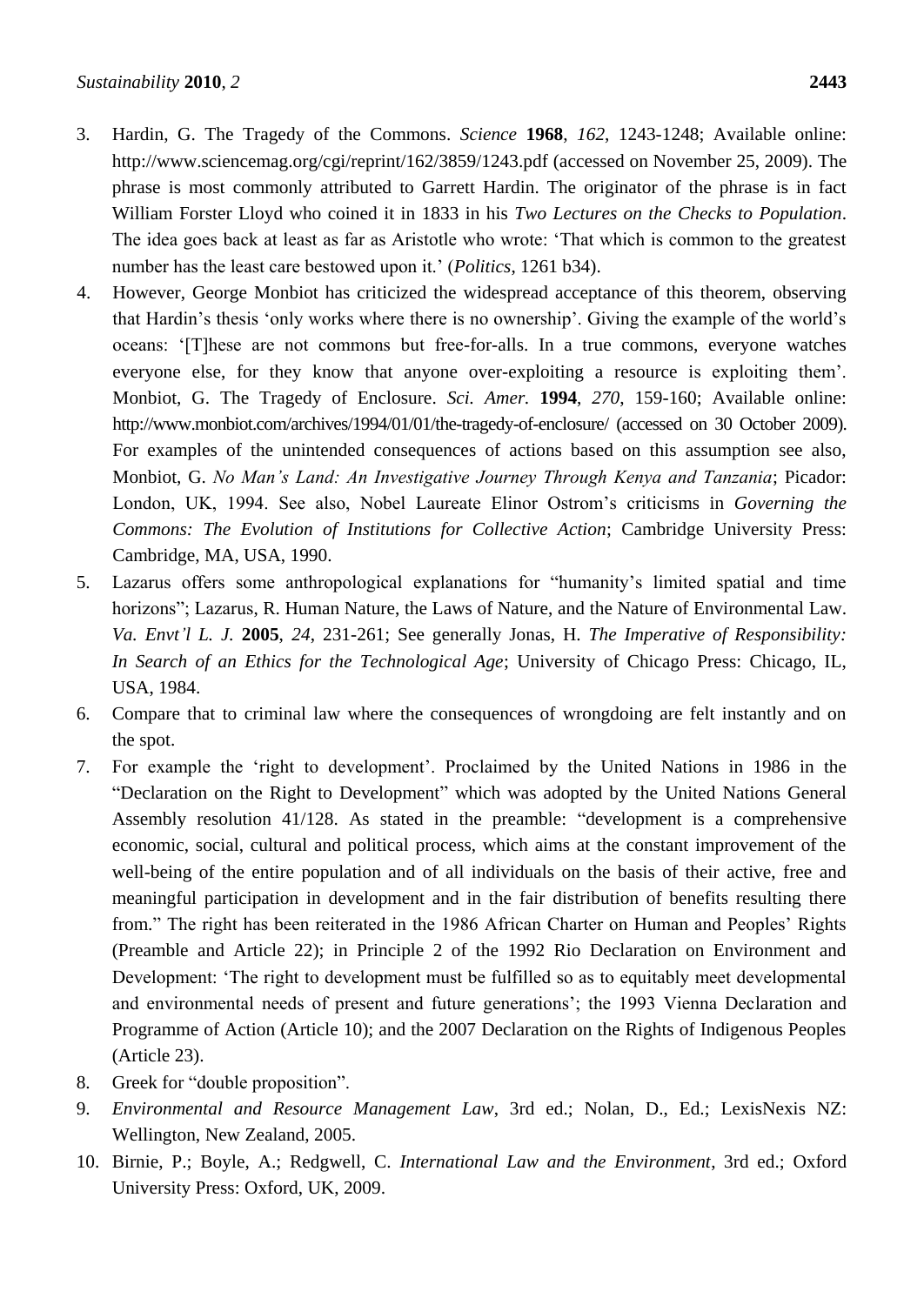- 11. Quoted from Caldwell, L. *International Environmental Policy and Law*; Duke University Press: Durham, NC, USA, 1984; p. 170.
- 12. Kiss, A.; Shelton, D. *International Environmental Law*, 2nd ed.; Transactional Publishers: Ardseley, NY, USA, 2000.
- 13. See the excellent treatise on the nature of scholarly investigation into environmental law; Coyle, S.; Marrow, K. *Philosophical Foundations of Environmental Law*; Hart Publishing: Oxford, UK, 2004; pp. 9-58.
- 14. For an attempt, see, Bosselmann, K. *Im Namen der Natur* [English: *In the Name of Nature*: *the Concept of Eco Law*]; Scherz: Munich, Germany, 1992; *When Two Worlds Collide: Society and Ecology*; RSVP: Auckland, New Zealand, 1995.
- 15. For a discussion on economic rationality see Bosselmann, K. "Earth Democracy: Institutionalizing Ecological Integrity and Sustainability". In *Democracy, Ecological Integrity and International Law*; Westra, L., Engel, R., Westra, L., Bosselmann, K., Eds.; Cambridge Scholars Publishing: Cambridge, UK, 2010.
- 16. See, Bahro, R. *Avoiding Social and Ecological Disaster: The Politics of World Transformation: An Inquiry into the Foundations of Spiritual and Ecological Politics*; Jenkins, P., Ed.; Clarke, D., Translated; Gateway: Bath, UK, 1994; p. 219.
- 17. Placing humans at the center of moral consideration as the dominant species to which all other creation is subservient. See, Book of Genesis 1:28: ‗And God blessed them, and God said to them, ―Be fruitful and multiply, and fill the earth and subdue it; and have dominion over the fish of the sea and over the birds of the air and over every living thing that moves upon the earth."
- 18. Horkheimer, M.; Adorno, T. *Dialectic of Enlightenment*; Stanford University Press: Stanford, CA, USA, 2002.
- 19. In the parlance of Cartesian dualism.
- 20. As in Newtonian physics. Isaac Newton's *Principia Mathematica* (1687) remains one of the most influential scientific texts ever written and further develops Descartes' idea of a 'clockwork universe'. An ideal statement of this search is Newton's adage: ‗Truth is ever to be found in the simplicity, not in the multiplicity and confusion of things.' from "Fragments from a Treatise on Revelation", In Manuel, F.E. *The Religion of Isaac Newton*; Clarendon Press: Oxford, UK, 1974; p. 120.
- 21. Note that the first letters of the six characteristics form the word "damage".
- 22. The Resource Management Act 1991 provides for National Policy Statements (NPS) in Section 45. Their purpose is to provide uniform policy in relation to "matters of national significance that are relevant to the purpose of the Act"  $(RMA, s45(1))$ . However, there have only been two NPS gazetted as of this date: Coastal Policy (1994) and Electricity Transmission (2008). There is also a *Proposed National Policy Statement for Freshwater Management* released in September 2008, available online: http://www.mfe.govt.nz/rma/central/nps/freshwatermanagement.html (accessed on 30 October 2009). Hearings were held for this NES in mid-2009. See the discussion of the efficacy of National Policy Statements in Bosselmann, K.; Fuller, J.; Salinger, J. *Climate Change in New Zealand: Scientific and Legal Assessments*; New Zealand Centre for Environmental Law: Auckland, New Zealand, 2002; pp. 102-109.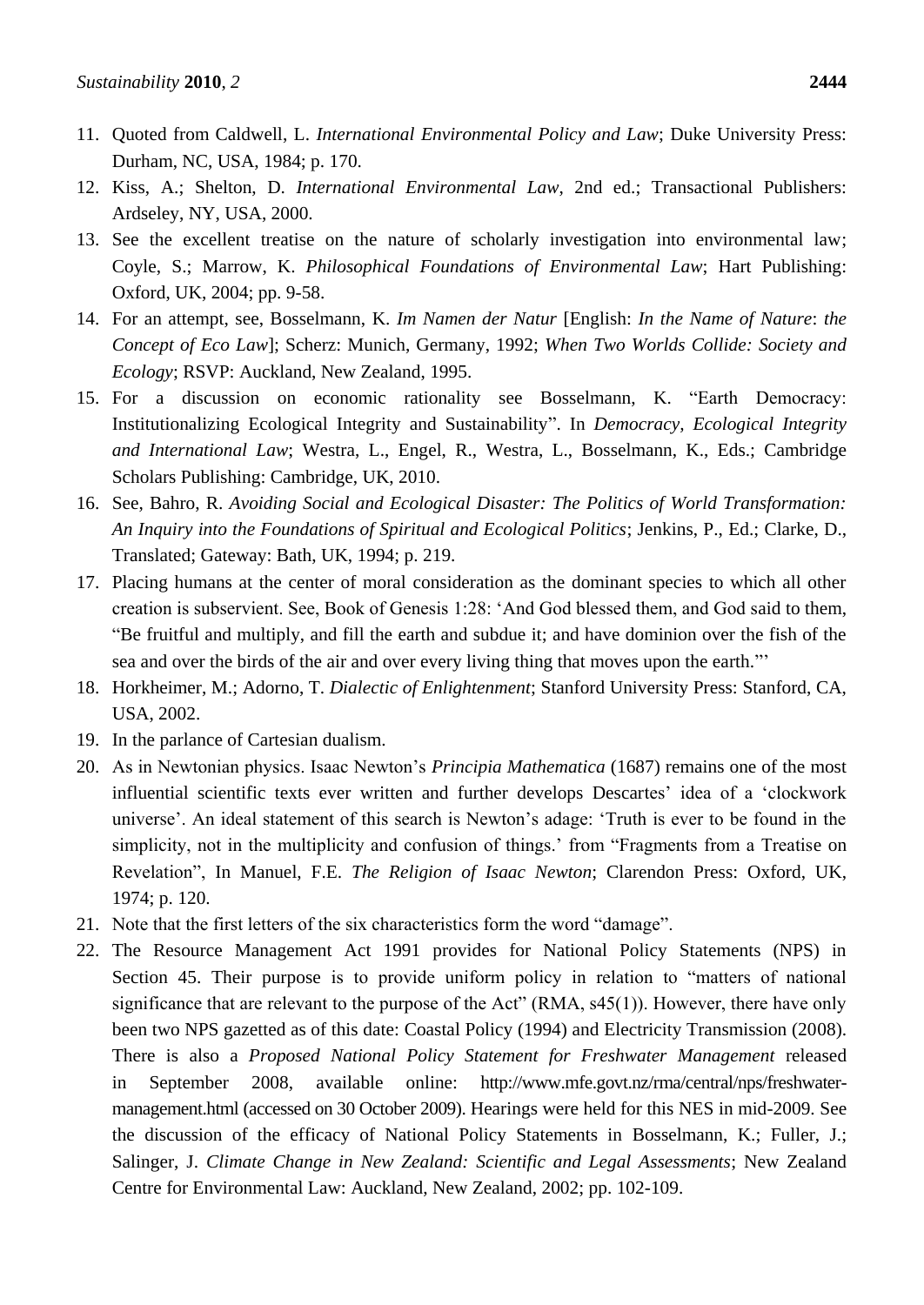- 23. See, *North Shore City Council v Auckland Regional Council* [1997] NZRMA 59, 94 in which the Environment Court held that '[t]he method of applying s.5 ... involves an overall broad judgment of whether a proposal would promote the sustainable management of natural and physical resources. That recognizes that the Act has a single purpose… Such a judgment allows for comparison of conflicting considerations and the scale or degree of them, and their relative significance or proportion in the final outcome.' This approach was subsequently affirmed by the New Zealand Court of Appeal in *Watercare Services Ltd v Minhinnick* [1998] NZRMA 113 at 124-125 per Tipping J.
- 24. New Zealand Resource Management Act 1991, Section 2(1): ‗Environment', (a).
- 25. Ibid. ‗Intrinsic values', in relation to ecosystems, means those aspects of ecosystems and their constituent parts which have value in their own right, including: (a) Their biological and genetic diversity; and (b) The essential characteristics that determine an ecosystem's integrity, form, functioning, and resilience.
- 26. Kaitiakitanga is the Māori word for 'the exercise of guardianship by the tangata whenua of an area in accordance with tikanga Māori (indigenous customary law) in relation to natural and physical resources; and includes the ethic of stewardship.' (Resource Management Act 1991, Section  $2(1)$ ). Tangata whenua are the Māori 'people of the land'. This exercise of guardianship/stewardship is usually comprised of at least a duty to consult with the kaitiaki (guardians) of an affected area. 'Guardianship' is by far the most common translation of this legislatively significant term, although kaitiakitanga is more evocatively defined as 'collective custodianship' in clause 18 of the ‗Apology' in the preamble to the Ngati Awa Claims Settlement Act 2005. This emphasis on the collective nature of traditional Māori ownership (in common with indigenous peoples around the world) suggests the conceptual shift that is required to overcome the difficulties inherent in the Western conception of individual property rights based on exclusion. For further reading on kaitiakitanga as it applies to ecological ethics see, Tunks, A. Tangata Whenua Ethics and Climate Change. *NZ J. Environ. Law* **1997**, *1*, 67-123.
- 27. On the rise of denialists in the face of increasing evidence of climate change, see www.Monbiot.com (accessed on 2 November 2009).
- 28. The first use of the term ‗denial' was in Freud, S. *Psychopathology of Everyday Life*; Dover: New York, NY, USA, 2003.
- 29. For a survey of the idea of ‗cognitive distance' see, Leiser, D.; Azar, O.H.; Hadar, L. Behavioral economics and decision making: Applying insights from psychology to understand how people make economic decisions. *J. Econ. Psych.* **2008**, *29*, 613-618.
- 30. Bowers, C. *The Culture of Denial*; State University of New York Press: New York, NY, USA, 1997.
- 31. Leopold, A. *A Sand County Almanac: And Sketches Here and There*; Oxford University Press: New York, NY, USA, 1949.
- 32. As an indication, the IUCN Academy of Environmental Law, with a membership of more than 100 universities and over 140 environmental law professors, has made the implementation of sustainability in law and governance a key priority of its activities; Available online: http://www.iucnael.org/ (accessed on 25 November 2009).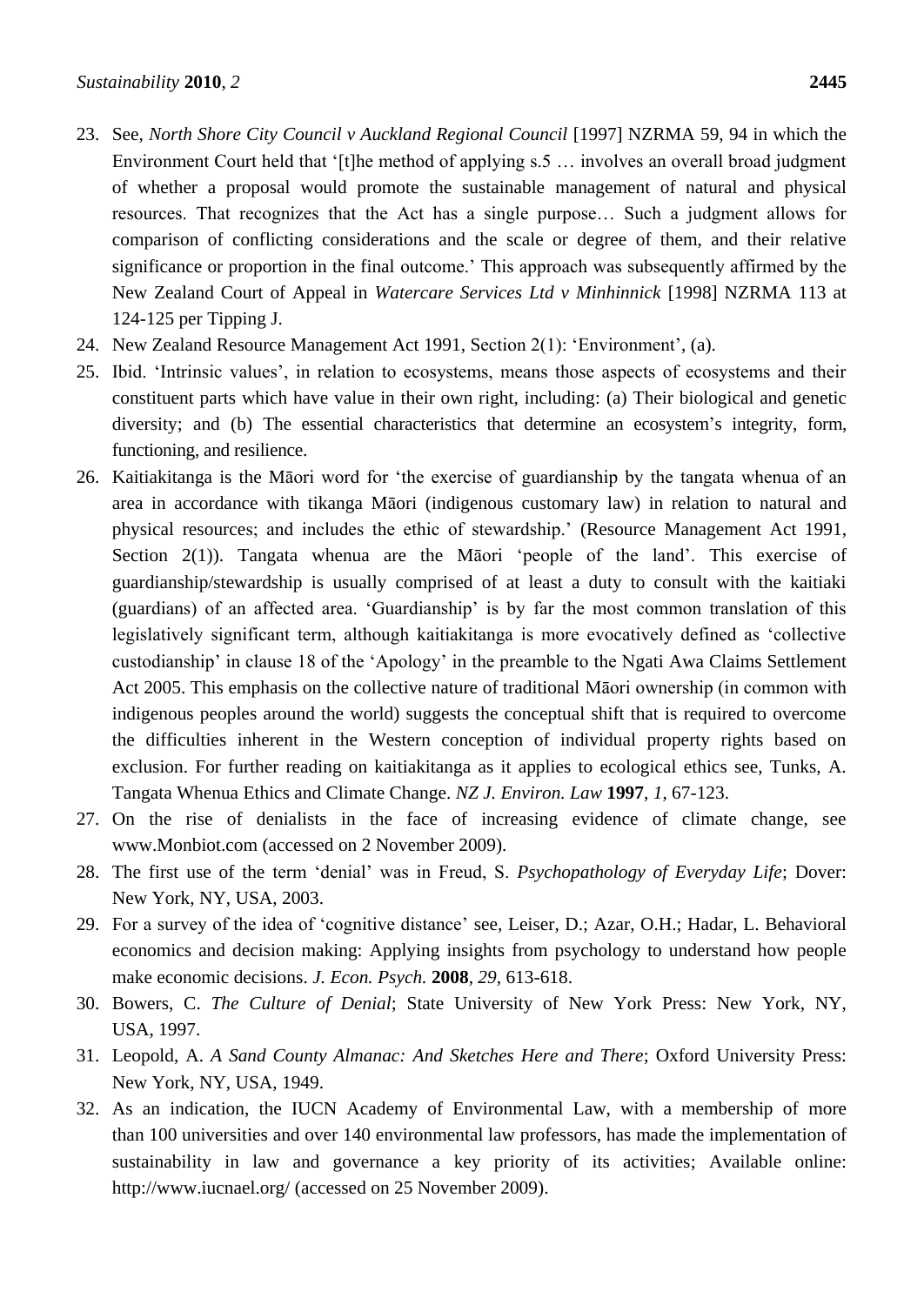- 33. Tarlock, A.D. Is There a There There in Environmental Law? *J. Land Use Environ. Law* **2004**, *19*, 213-253.
- 34. Although under most animal welfare laws, this would be permissible so long as the animal is killed in a 'humane' manner without suffering that would constitute 'cruelty'. No justification *per se* is required.
- 35. Bosselmann, K. *The Principle of Sustainability: Transforming Law and Governance*; Ashgate: Aldershot, UK, 2008.
- 36. Bosselmann, K. Property Rights and Sustainability: Can they be reconciled? In: *Property Rights and Sustainability: The Evolution of Property Rights to Meet Ecological Challenges*; Grinlinton, D., Taylor, P., Eds.; Martinus Nijhoff Publishing: Leiden, The Netherlands, 2010, in press.
- 37. See e.g., Diamond, J. *Collapse: How Societies Choose to Fail or Succeed*; Viking Books: New York, NY, USA, 2005; Also, Bosselmann in [35], p. 3 with respect to Judge C J Weeramantry's Separate Opinion in the *Case Concerning the Gabčíkovo-Nagymaros Project (Hungary v Slovakia)* [1997] ICJ Rep 37, reprinted in 37 ILM 162 (1998).
- 38. See, Radkau, J. *Natur und Macht Eine Weltgeschichte der Umwelt*; Beck: Munich, Germany, 2000; p. 245. Recently published in English as *Nature and Power: A Global History of the Environment*; Cambridge University Press: New York, NY, USA, 2008.
- 39. von Carlowitz, H.C. *Sylvicultura Oeconomica, Anweisung zur Wilden Baum Zucht* [*Forest Economy or Guide to Tree Cultivation Conforming with Nature*]; TU Bergakademie Freiburg und Akademische Buchhandlung: Freiburg, Germany, 2000. See also, Grober U. *Die Entdeckung der Nachhaltigkeit: Kulturgeschichte eines Begriffs*, Antje Kunstmann Publishing: Munich, Germany, 2010; pp. 111-125; Grober, U. *Deep Roots: A Conceptual History of Sustainable Development (Nachhaltigkeit)*; Wissenschaftzentrum Berlin für Sozialforschung: Berlin, Germany, 2007.
- 40. *Our Common Future*; Oxford University Press: Oxford, UK, 1987.
- 41. "Sustainable development is development that meets the needs of the present generation without compromising the ability of future generations to meet their own needs", [40], p. 8.
- 42. From the 'Commission's Mandate', officially adopted at its inaugural Meeting in Geneva, 1–3 October, 1984. See UN Doc A/42/427, *Our Common Future, Annex 2: The Commission and its Work*.
- 43. For example: ‗We borrow environmental capital from future generations with no intention or prospect of repaying. They may damn us for our spendthrift ways, but they can never collect on our debt to them. We act as we do because we can get away with it: future generations do not vote; they have no political or financial power; they cannot challenge our decisions.' Ibid. ‗From One Earth to One World', at para 25.
- 44. *Sustainable Development in International and National Law*; Bugge, H.C., Voigt, C., Eds.; Europa Law Publishing: Groningen, The Netherlands 2008. At the time, Hans Christian Bugge was a personal assistant to Gro Harlem Brundtland and secretary of the Commission.
- 45. See Bosselmann, K. Strong and Weak Sustainable Development: Making the Difference in the Design of Law. *S. Afr. J. Environ. Law Policy* **2007**, *13*, 14-23.
- 46. A popular notion is "triple bottom-line" reporting and accounting.
- 47. United Nations, World Charter for Nature A/RES/37/7 (1982), reprinted in 22 ILM 455 (1983).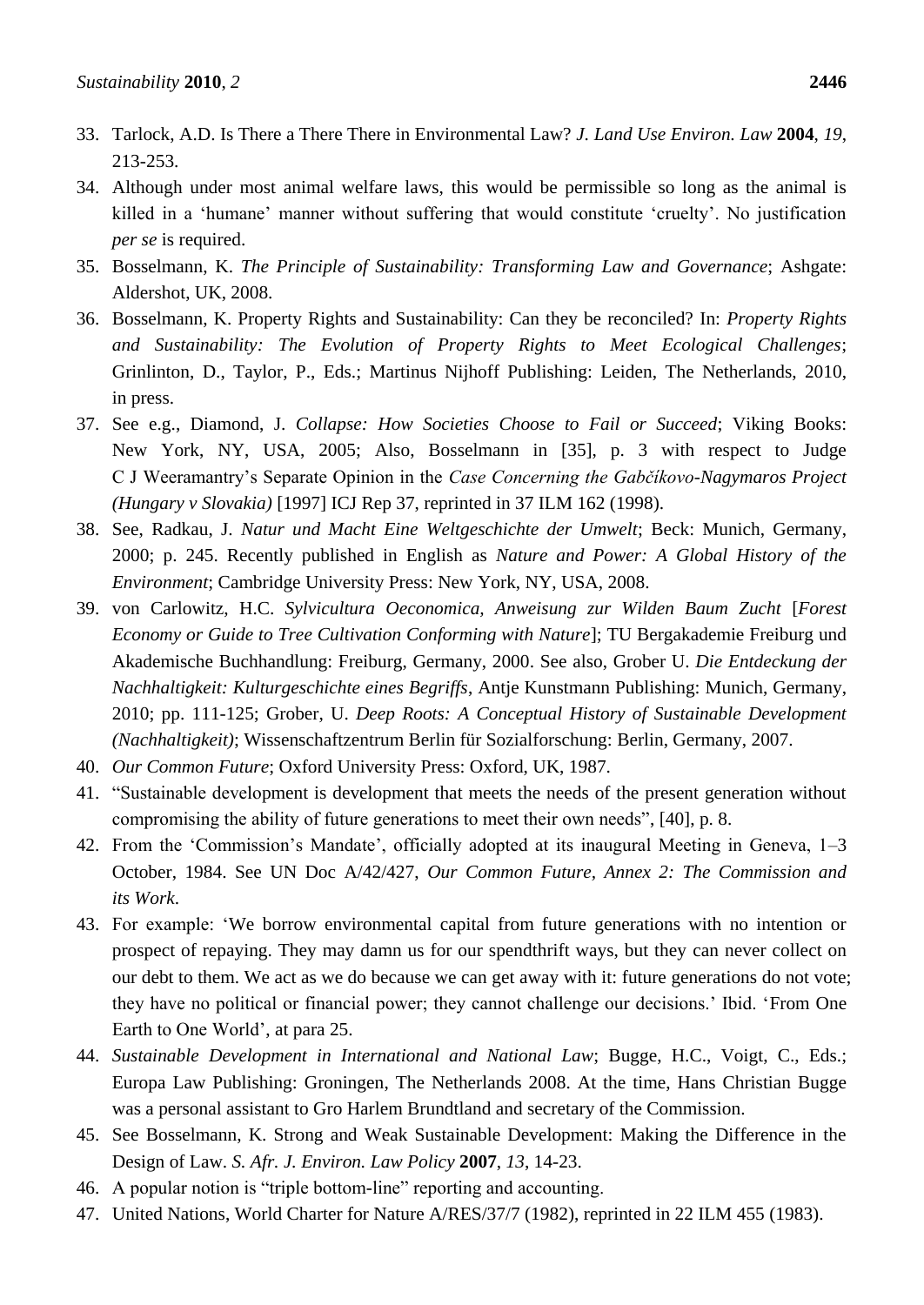- 48. United Nations General Assembly, 60/1. 2005 World Summit Outcome, *in* A/Res/60/1 (2005). 5.
- 49. See, for example, Earth Charter Principle 1: Respect Earth and life in all its diversity.
- a. Recognize that all beings are interdependent and every form of life has value regardless of its worth to human beings.
- b. Affirm faith in the inherent dignity of all human beings and in the intellectual, artistic, ethical, and spiritual potential of humanity.
- 50. The Earth Charter Initiative; Available online: http://www.earthcharterinaction.org/content/ (accessed on 25 November 2009); Bosselmann, K. Earth Charter. In *Max Planck Encyclopedia of Public International Law*; Wolfrum, R., Ed.; Oxford University Press: Oxford, UK 2009; Available online: http://www.mpepil.com/ (accessed on 25 November 2009).
- 51. *The International Union for Conservation of Nature (IUCN)* Homepage. www.iucn.org (accessed on 25 November 2009).
- 52. Part I ("Respect and care for the community of life") and Part II ("Ecological Integrity") represent the first component, the remaining Parts III ("Social and Economic Justice") and IV ("Democracy, Nonviolence and Peace") the second component of the Charter's framework for global governance.
- 53. See e.g., *Global Ecological Integrity Group* Homepage. www.globalecointegrity.net (accessed on 25 November 2009).
- 54. Signed in 1978, ratified in 1988. International Joint Commission: Canada and United States, The Great Lakes Water Quality Agreement; Available online: http://www.ijc.org/en/activities/ consultations/glwqa/agreement.php (accessed on 25 November 2009).
- 55. The ethical foundations go back to the work of environmental philosopher Laura Westra; they have considerably influenced the interdisciplinary dialogue on measuring ecosystem health. See, for example, the books by members of the Global Ecological Integrity Group, supra note 53.
- 56. *Canada Gazette* Homepage. http://www.gazette.gc.ca/index-eng.html (accessed on 25 November 2009); or Department of Justice, Canada National Parks Act (2000, c. 32), available online: http://laws.justice.gc.ca/en/N-14.01/ (accessed on 25 November 2009).
- 57. Created in November 1998 by the Minister of Canadian Heritage, Hon Sheila Copps, to identify issues, examine Parks Canada's approach for maintaining ecological integrity, and provide recommendations for improvement.
- 58. See "2005 Report of the Commissioner for the Environment and Sustainable Development", Chapter 2; Available online: http://science.jrank.org/pages/2251/Ecological-Integrity-Indicatorsecological-integrity.html (accessed on 29 November 2009). On indicators for ecological integrity, see more generally available online: http://science.jrank.org/pages/2251/Ecological-Integrity-Indicators-ecological-integrity.html (accessed on 29 November 2009).
- 59. Grinlinton, D. Contemporary Environmental Law in New Zealand. In *Environmental Law in a Sustainable Society*; Bosselmann, K., Grinlinton, D., Eds.; New Zealand Centre of Environmental Law: Auckland, New Zealand, 2002; pp. 19-46, p. 26.
- 60. For details see Bosselmann, K. Judiciary and Environmental Governance in New Zealand. In *The Role of the Judiciary in Environmental Governance: Comparative Perspectives*; Kotzé, L., Paterson, A., Eds.; Kluwer Law International: Alphen aan den Rijn, The Netherlands, 2009; pp. 355-380.